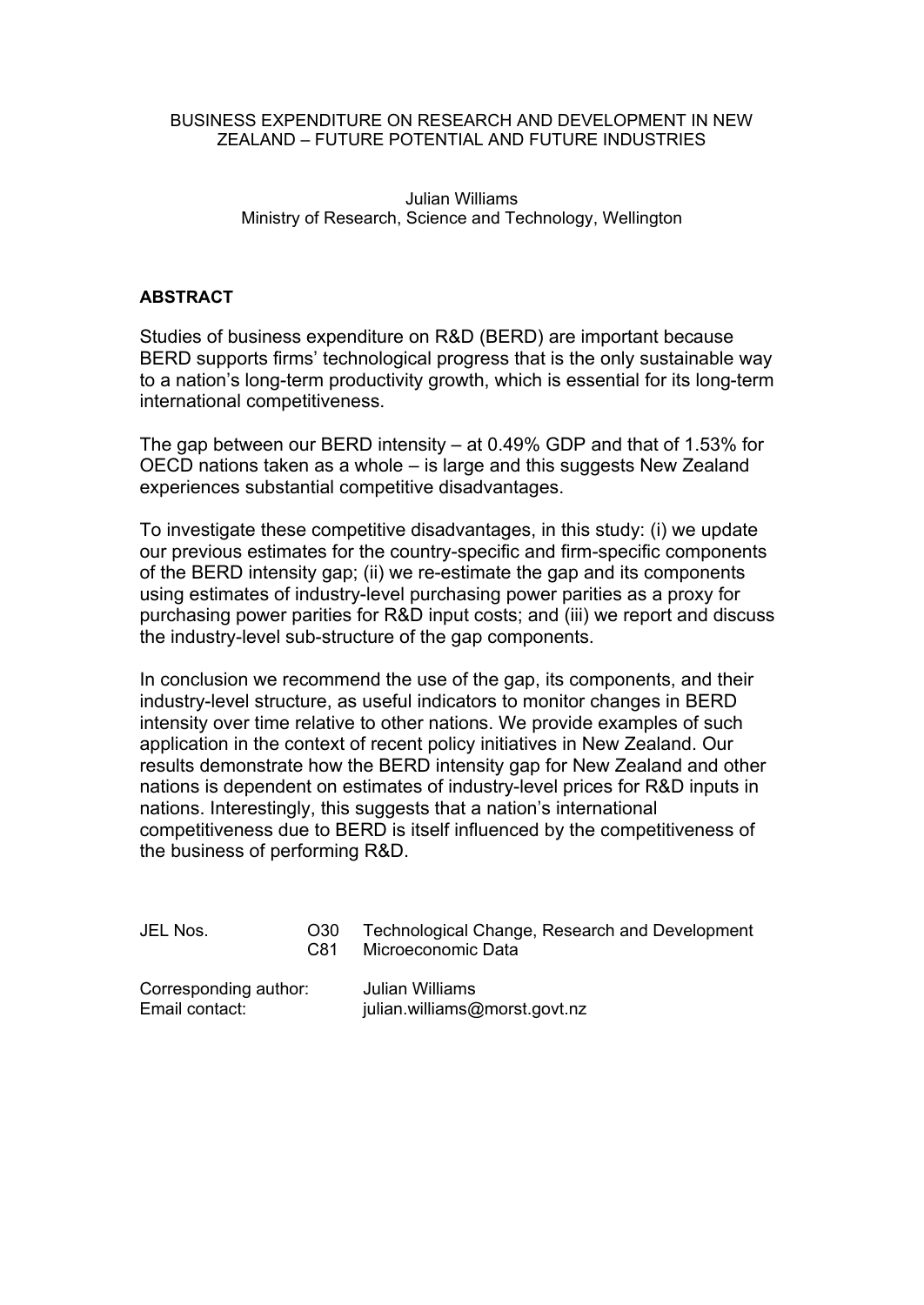# Business Expenditure on Research and Development in New Zealand - future potential and future industries

#### **a paper written for**

# **Markets and Models**

**Policy Frontiers in the AWH Phillips Tradition**

- **The 49th Annual Conference of the New Zealand Association of Economists**
- **The Australian Meeting of the Econometric Society**

**Wellington 9 – 11 July 2008** 

#### **Julian Williams\*, Igor Debski, and Richard White**

*Ministry of Research, Science and Technology PO Box 5336 Wellington New Zealand Telephone: 64 4 917 2929* email julian.williams@morst.govt.nz

#### **JEL Classification**

- O30 Technological Change, Research and Development
- C81 Microeconomic Data

#### **Keywords**

business research and development, research and development intensity

*The views expressed in this paper are those of the authors only and do not necessarily represent the views of the Ministry of Research, Science and Technology. Any errors are due entirely to the authors.*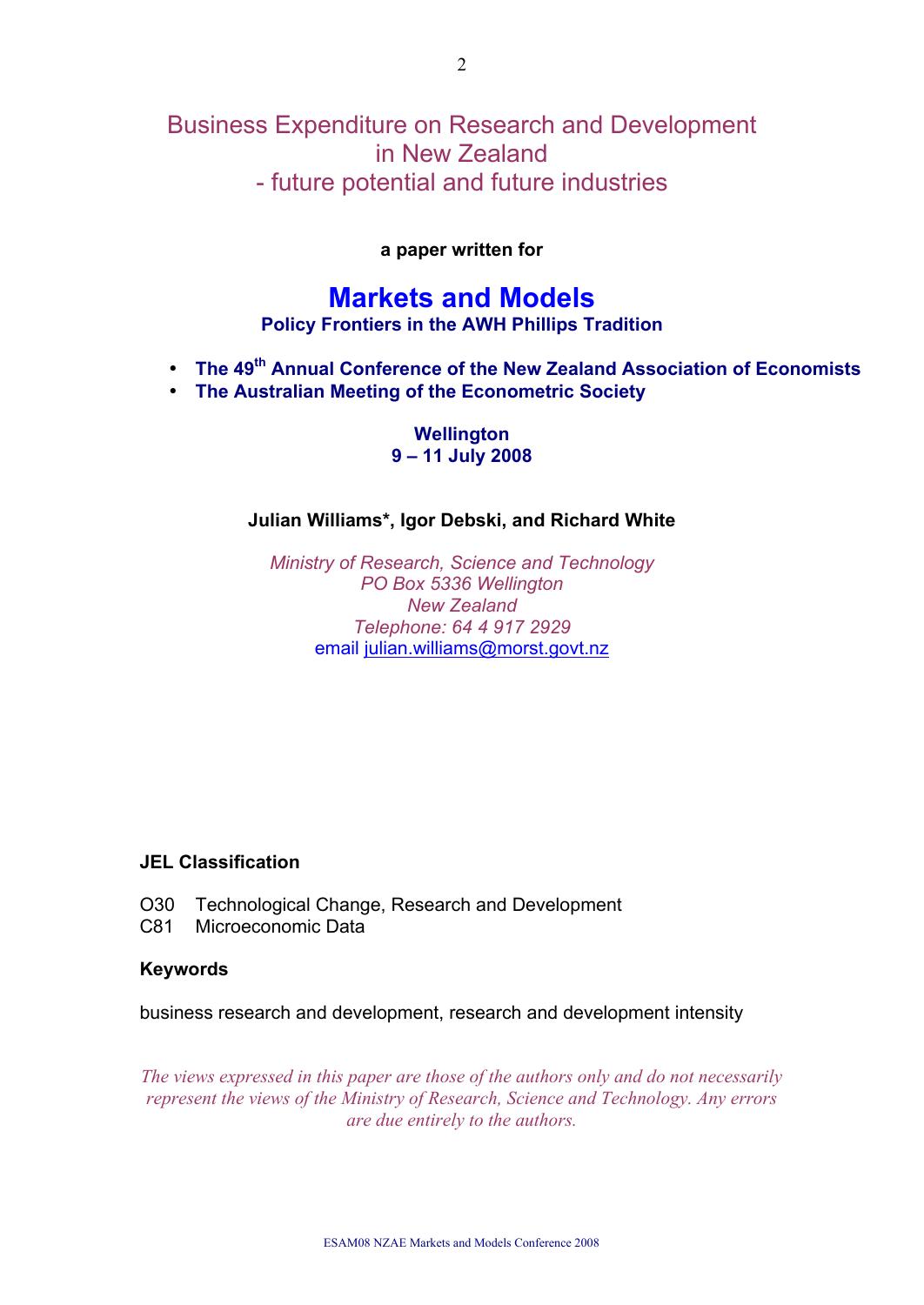#### **Abstract**

Studies of business expenditure on R&D (BERD) are important because BERD supports firms' technological progress that is the only sustainable way to a nation's long-term productivity growth, which is essential for its long-term international competitiveness.

The gap between our BERD intensity – at 0.49% GDP and that of 1.53% for OECD nations taken as a whole – is large and this suggests New Zealand experiences substantial competitive disadvantages.

To investigate these competitive disadvantages, in this study: (i) we update our previous estimates for the country-specific and firm-specific components of the BERD intensity gap; (ii) we re-estimate the gap and its components using estimates of industry-level purchasing power parities as a proxy for purchasing power parities for R&D input costs; and (iii) we report and discuss the industry-level sub-structure of the gap components.

In conclusion we recommend the use of the gap, its components, and their industry-level structure, as useful indicators to monitor changes in BERD intensity over time relative to other nations. We provide examples of such application in the context of recent policy initiatives in New Zealand. Our results demonstrate how the BERD intensity gap for New Zealand and other nations is dependent on estimates of industry-level prices for R&D inputs in nations. Interestingly, this suggests that a nation's international competitiveness due to BERD is itself influenced by the competitiveness of the business of performing R&D.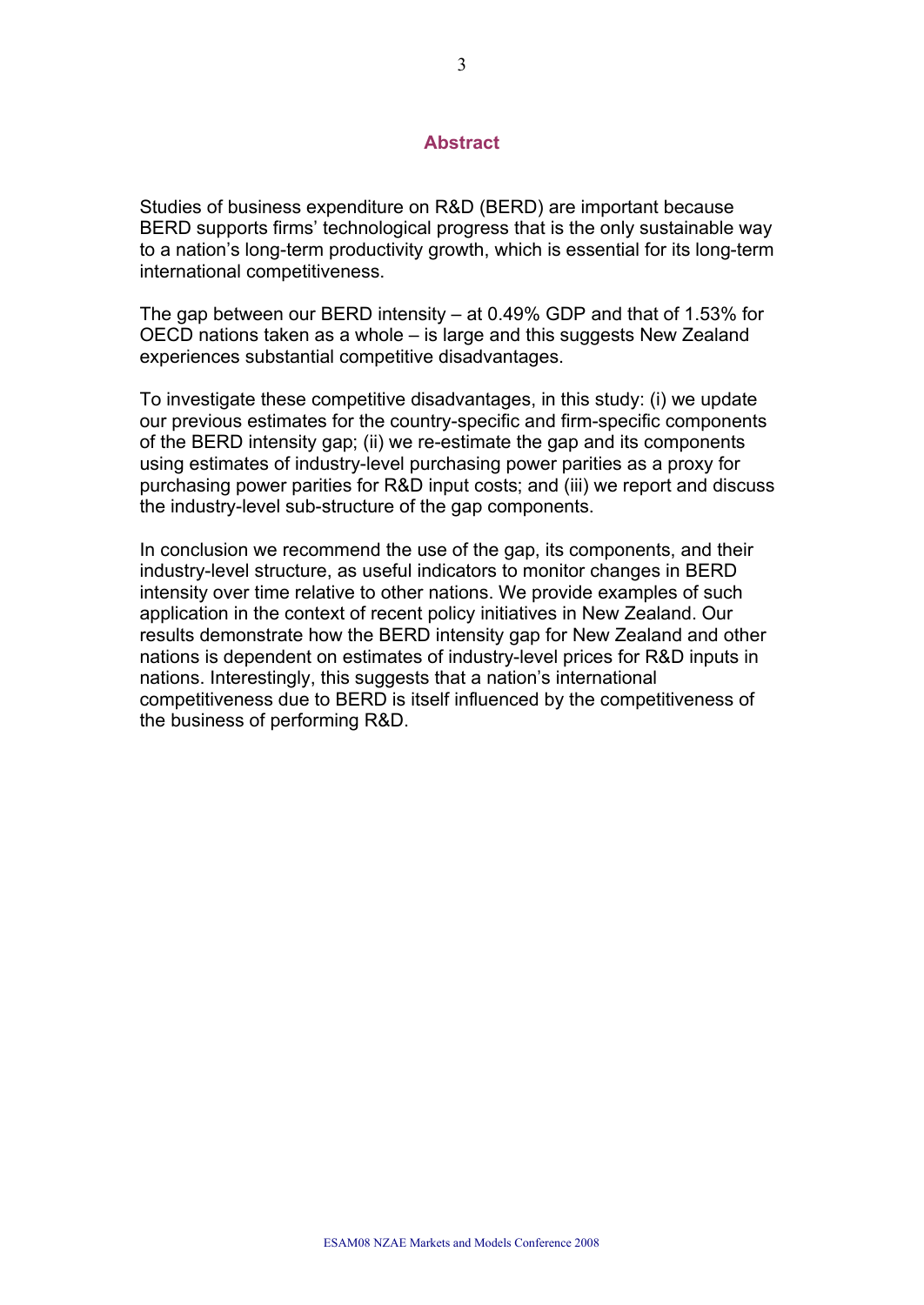#### **1. Introduction**

#### *1.1 About BERD*

This paper reports a study<sup>1</sup> of Business Expenditure on R&D (BERD) for New Zealand and selected other countries for comparison.

BERD studies<sup>2</sup> are important because BERD supports firms' technological progress that is the only sustainable pathway to a nation's long-term productivity growth, which is essential for its long-term competitiveness.

BERD studies are particularly important for New Zealand because at 0.49% of total GDP, our BERD intensity is low compared with an average intensity for OECD nations of 1.53% $3$ .

BERD metrics can be calculated in different ways. In this study we are concerned with the BERD Intensity Gap, being the difference in respective BERD- to-GDP percentages for New Zealand and an average for OECD nations.

We can split out the BERD intensity gaps into "structure" and "intensity" components and this will tell us about the respective influence on BERD of a nation's industrial composition and the propensity of firms to invest in R&D.

We can also sub-divide each of these components into industry-level contributions and so we can inspect measures of BERD intensity gaps at the industry level.

The total BERD intensity gap, the structure and intensity components and the industry manifold form a useful indicator set that we can use to monitor changes over time in BERD for New Zealand and other nations. Such an indicator set will provide improved information for R&D policy and R&D strategies.

### *1.2 About this Study*

In this study we:

<sup>&</sup>lt;sup>1</sup> The authors gratefully acknowledge the helpful comments on our previous study by Colin Clark, Australian Productivity Commission and by participants at the NZAE Conference 2007. We thank Hamish Hill and his team at Statistics New Zealand for helpful comments. We thank Alistair Ramsden of the Ministry of Research, Science and Technology for investigations in progress to secure R&D price level proxies.

<sup>&</sup>lt;sup>2</sup> Previous work in this area includes that by: (i) the Australian Productivity Commission (2007) (below); (ii) Davis, G. and G. Tunny (2005), "International Comparisons of Research and Development, Australian Government The Treasury; (iii) an unpublished mimeo by (i) Di Maio, M and N. Blakely, New Zealand Treasury (2004); and (iv) an unpublished mimeo by Liu, J. and P. Mazoyer, Ministry of Research, Science and Technology (1999).

<sup>&</sup>lt;sup>3</sup> OECD (2008) Main Science and Technology Indicators.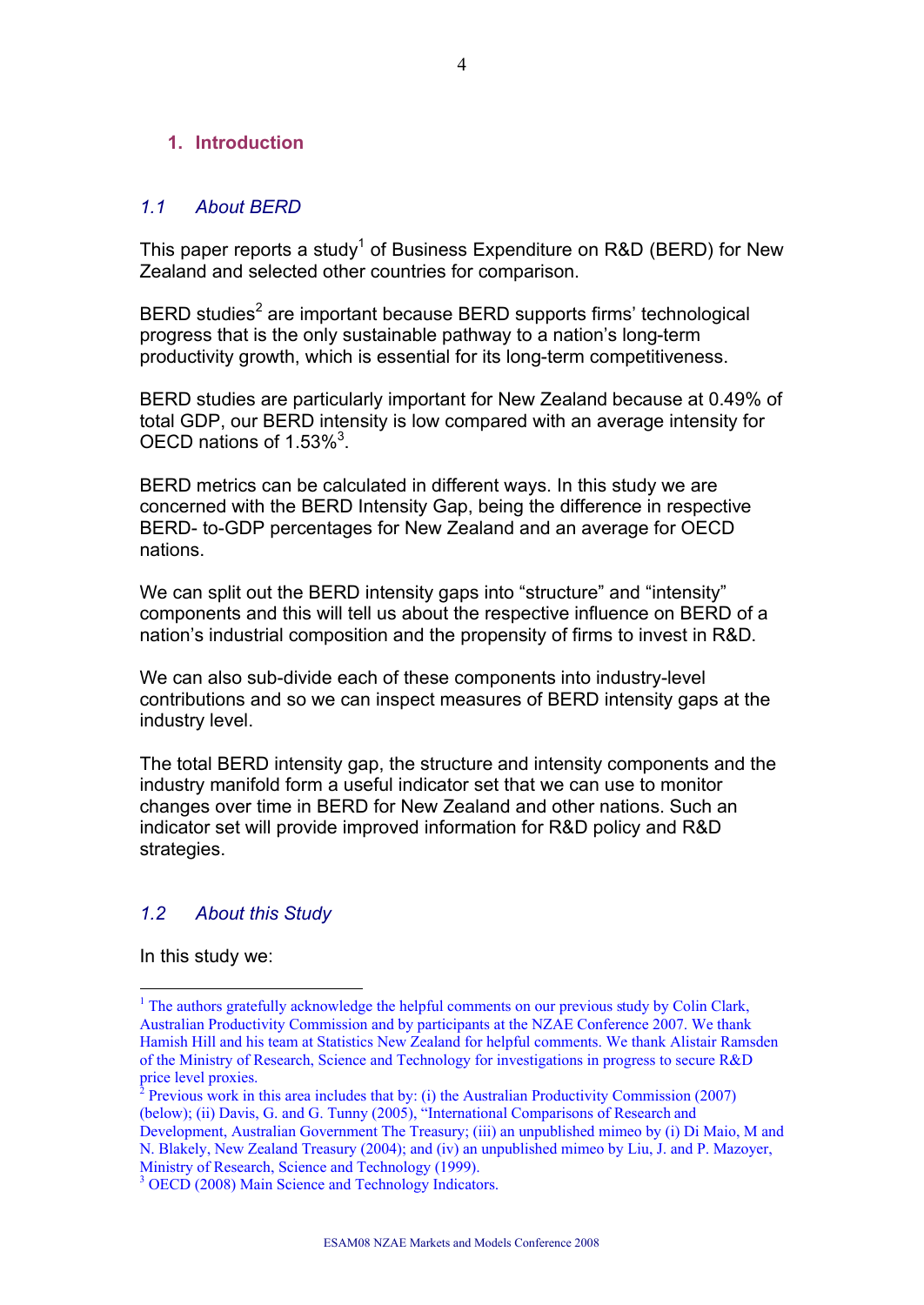- (i) update and refine our previous estimates of the BERD intensity gap and its "structure" and "intensity" components $4$  for New Zealand and selected nations, where all data are translated with a single total-GDP USD PPP;
- (ii) re-estimate the metrics in (i) using an industry-level GDP USD PPPs 5 , as proxies for relative prices for R&D and output at the industry-level of nations;
- (iii) report, for the two cases (i) and (ii), the industry-level subcomponents of each of the structure and industry components;

We conclude with a discussion of the use of the metrics obtained as indicators to measure change in the BERD intensity gap over time in the context of contemporary policy initiatives.

# **2.0 Methodology for our BERD Estimates**

#### *2.1 Measures to describe BERD*

BERD estimates are reported in various ways including as:

Nominal BERD

 $\overline{a}$ 

- (i) all-economy BERD an aggregate of current expenditure of a nation's firms (eg dollars per annum) in current currency units;
- (ii) industry-BERD an aggregate of current expenditure of all firms in a particular industry in current currency units;

Nominal BERD Intensity

- (iii) the all economy BERD expressed as a percentage of national GDP, both in current currency units;
- (iv) the industry BERD expressed as a percentage of industry GDP, both in current currency units.

Inter-country Difference in Nominal BERD Intensity

- (v) the difference between nominal BERD intensity of one nation compared with another – both in current currency units;
- (vi) the difference between nominal BERD intensity of one industry in one nation compared with the corresponding estimate for another nation both in current currency units.

Gap in BERD Intensity deflated by Purchasing Power Parities

(vii) the difference between one nation's BERD Intensity and a multicountry average – such as the OECD average – where all nominal BERD and GDP data are deflated with appropriate PPPs. Due to

<sup>&</sup>lt;sup>4</sup> Debski I. and J. Williams (2007) "Business Research and Development in New Zealand, the relevance of industry composition and R&D intensity", a paper prepared for the New Zealand Association of Economists' Conference, Christchurch, New Zealand, 27-29 June 2007.  ${}^{5}$ Refer section 3.5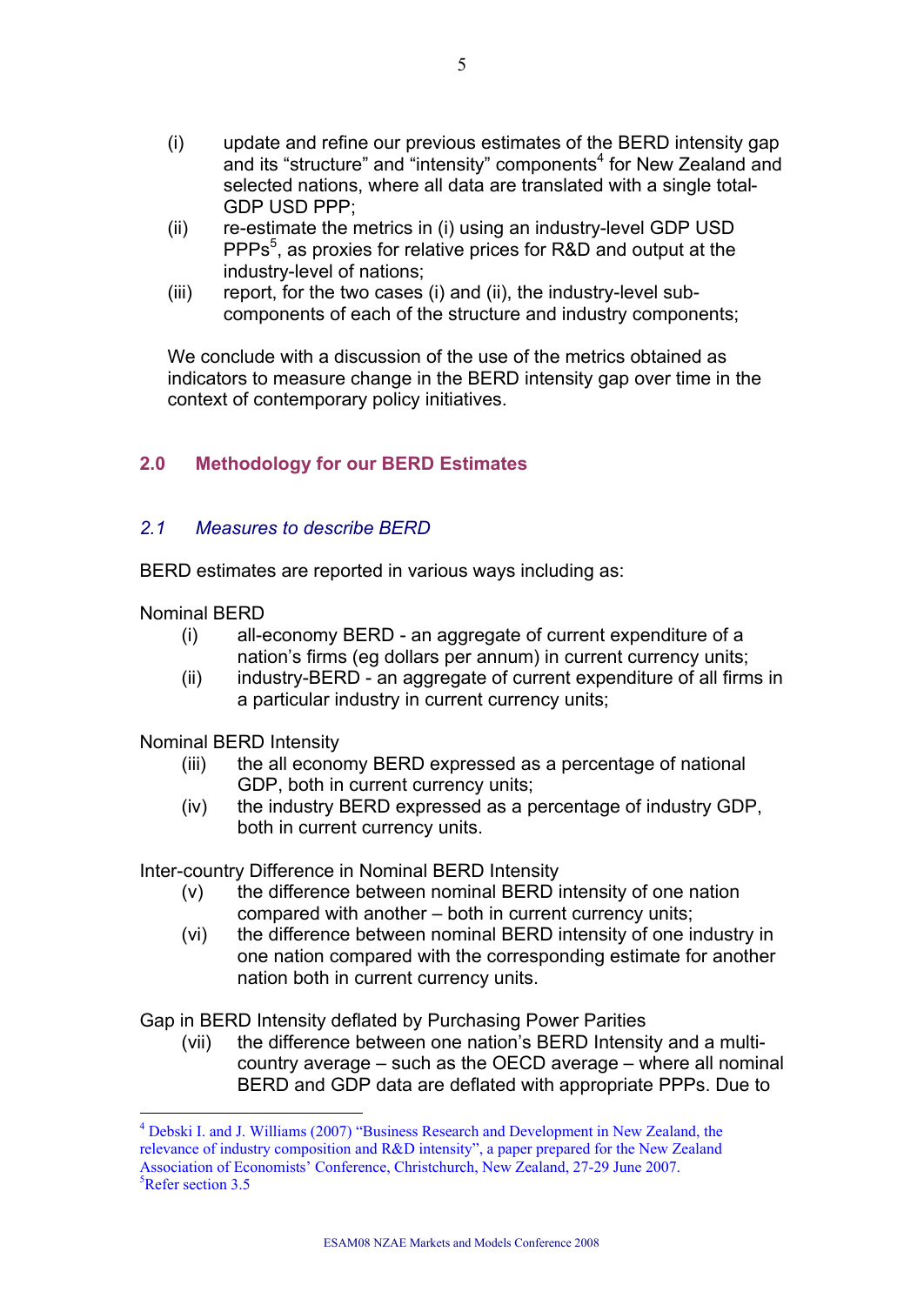lack of data this is often the one GDP USD PPP for the economy as a whole. However, some studies do seek to use proxies for PPPs relevant to R&D prices at the industry level.

#### *2.2 Calculating the BERD Intensity Gap and its Components*

As with our previous study, the methodology used to calculate aggregate BERD intensities and the associated structure and intensity components in this study follows the "shift-share" methodology described by the Australian Productivity Commission, 2007 in Appendix  $C^6$  of their report entitled: "Public Support for Science and Innovation".

This methodology also produces a "mixed effect" that is not directly attributable to any one of the two main components. As in our previous study we apportioned this mixed effect between the two components using the approach taken by the APC.

We are concerned with BERD intensity gaps in this study. Because these are differences, the gaps may reasonably be compared with corresponding gaps from other studies. By comparison, in this study, the BERD intensities themselves are not comparable to those in official publications – particularly because we have omitted industries with ISIC codes less than 15 from the analysis.

As noted by the APC, this kind of analysis is sensitive to the level of aggregation employed. The APC Commission observes larger structural effects when a more disaggregated level is used for industry data.

# *2.3 Interpreting the BERD Intensity Gap and its Components*

The BERD Intensity Gap in this study is the difference between the BERD Intensity for a nation and the BERD Intensity for an average of OECD nations.

The "structure" component of this gap is country-specific and describes how much of this gap is caused by a nation's over- or under-emphasis<sup>7</sup> on particular industries – some of which are more R&D-intensive than others – for producing a nation's output.

The "intensity" component of this gap describes how much of this gap is caused by a nation's over- or under-expenditure<sup>8</sup> on R&D in each industry. The intensity component is firm-specific because it is largely influenced by the propensity (unique to each nation) of firms in a nation to invest in R&D in a particular industry.

<sup>&</sup>lt;sup>6</sup> http://www.pc.gov.au/study/science/finalreport/science2.pdf

 $<sup>7</sup>$  By "emphasis", we mean share of total GDP.</sup>

<sup>&</sup>lt;sup>8</sup> Over or under compared to an OECD average.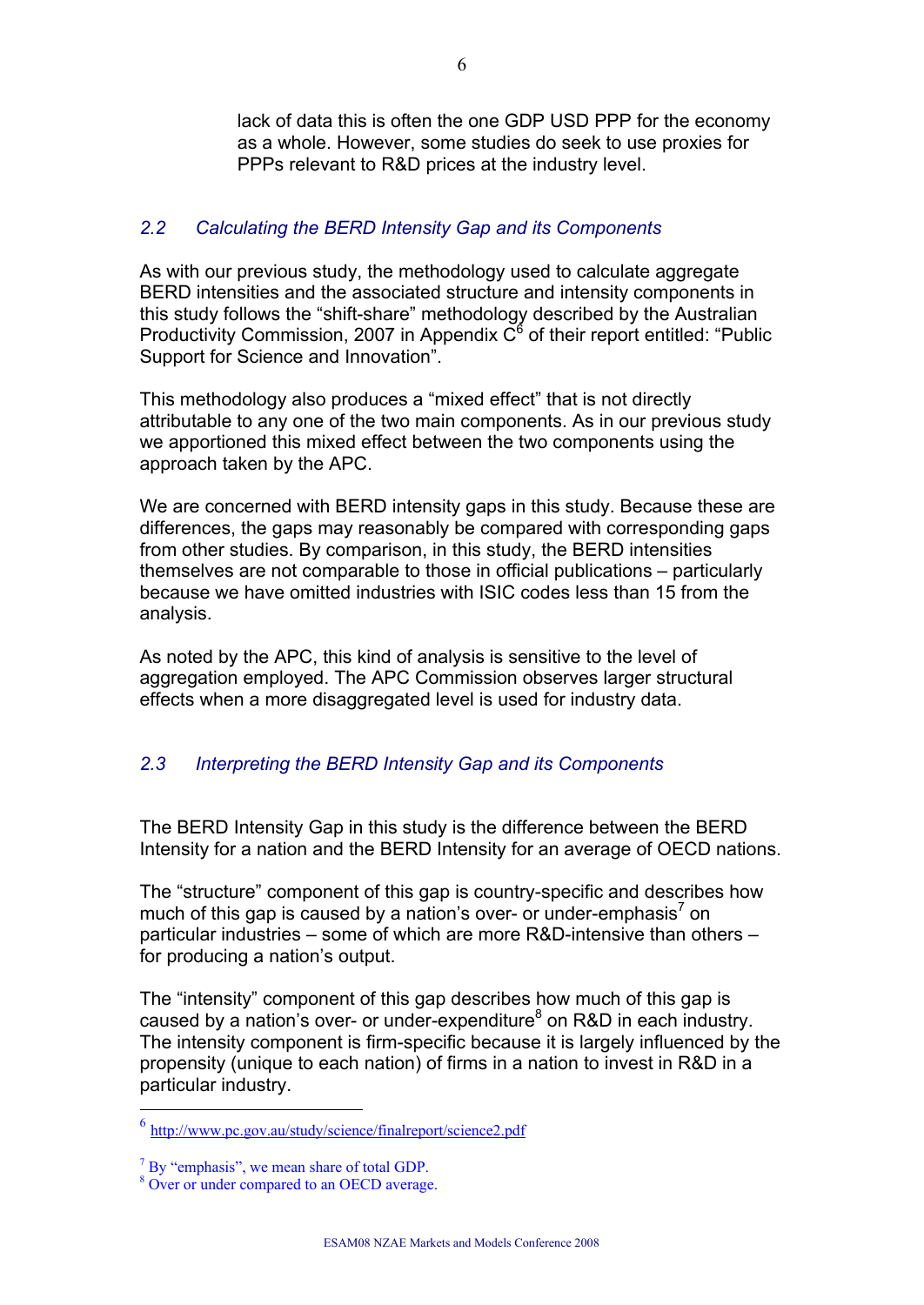#### *2.4 Previous Study*

In our previous study, using a shift-share analysis with a 28-level industry structure similar to other reported studies $9,10$  we:

- (i) calculated BERD Intensity gaps to an OECD average for New Zealand and selected nations by using an all-economy  $2003<sup>11</sup>$  GDP USD PPP for the OECD average data - but not for the New Zealand data;
- (ii) calculated firm-specific and country-specific components of these estimates;
- (iii) reported the distribution of all-economy nominal BERD over industry-levels for selected countries; and
- (iv) reported the nominal BERD-intensity across industry-levels for selected nations.

#### *2.5 This Study*

In this study we seek to update the previous study and to investigate the industry-level manifold of structure and intensity components. Hence we reestimate BERD Intensity gaps for two models:

(1) All Economy Model

- (i) a new 26-level industry structure (in order to aggregate some industry levels to better match the industry level data for Japan and Korea);
- (ii) updated NZ BERD data with 2006 levels; and
- (iii) a translation of all BERD and GDP data with a 2006 total-GDP USD PPP.

(2) Industry-Level Model

(i) as for the All Economy Model but with a translation at the industrylevel of all BERD and GDP data with 2006 industry-level GDP PPP USD

We also report the firm-specific and country-specific components of these BERD Intensity gaps in these models.

We then show the industry-level sub-structure of these components graphically and discuss differences between the models.

<sup>9</sup> Reference Australian Productivity Commission (above)

<sup>&</sup>lt;sup>10</sup> Reference Dougherty (below)

 $11$  Refer section 3.5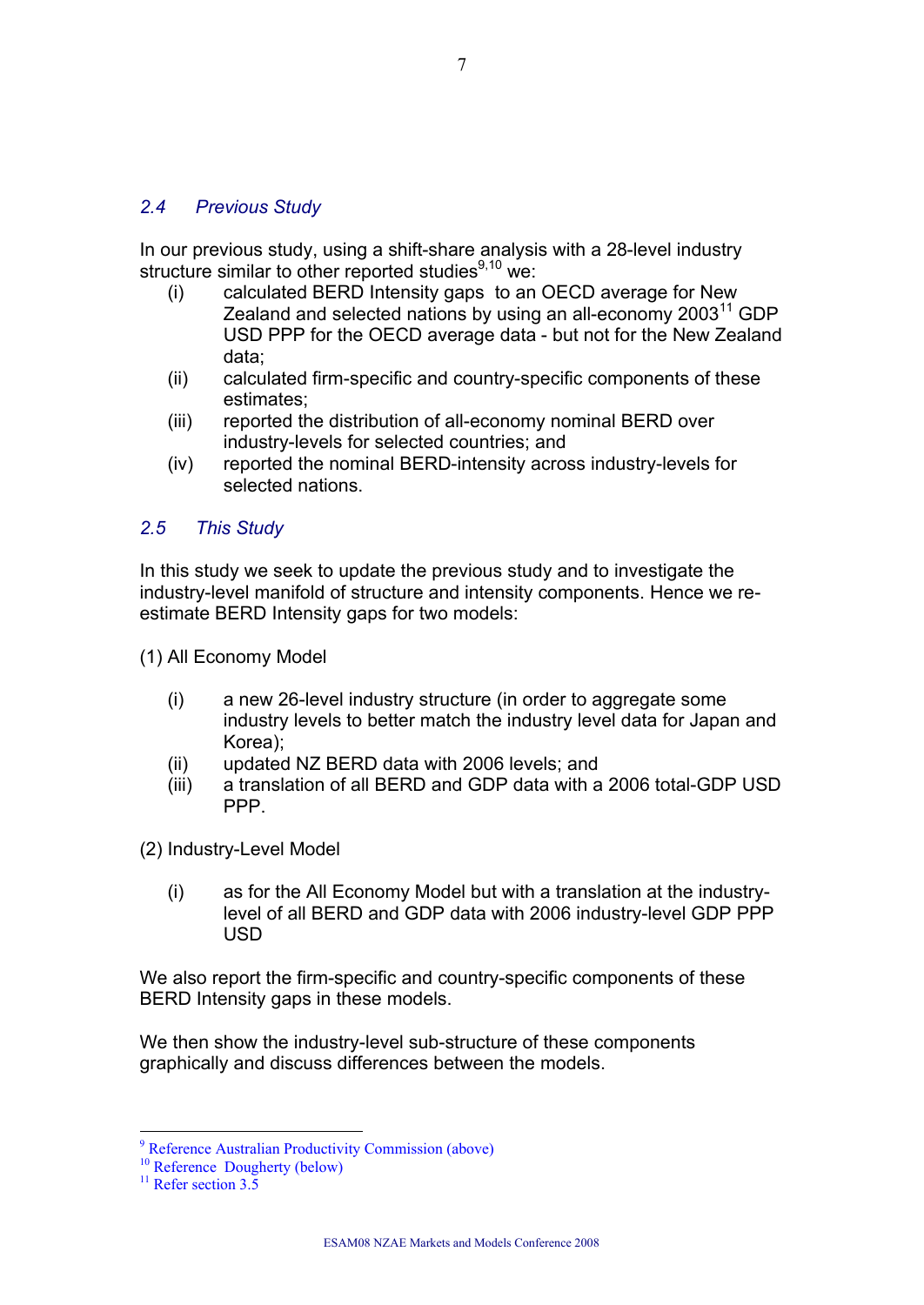# *2.6 Accounting for the International and Industrial Price Relativities of R&D*

In this study, consistent with other contemporary studies, the All-Economy model corrects all national data for exchange rates and a single price level relative to the USA. The currency-price level deflator is the PPP in USA dollar terms for each nation for total GDP as an output. However R&D is an input, not an output. Further, as with all inputs the relativity between nations in the price levels of R&D differs by industry and is not well-represented by the relative prices associated with the total GDP of nations.

Hence the All Economy model is likely to misrepresent the amount of R&D performed in real terms in a nation.

Dougherty et al<sup>12</sup> provide estimates of R&D prices for selected large nations and note that the main deficiencies of using a GDP PPP are that:

- the prices of the inputs to aggregate GDP do not reflect the prices of R&D in their production;
- aggregate GDP reflects the price of final output often including taxes and contributions from non-production sectors; and
- aggregate GDP does not reflect the industrial composition of each nation.

In the view of these authors, the ideal measure for international comparisons is a real R&D intensity measure where R&D effort under different price levels of different nations is converted into a volume-based measure for each nation. This is done using input-specific purchasing power parities (PPPs) so that an R&D PPP for each nation is calculated as a weighted average of various input PPP<sub>s</sub>.

Dougherty et al develop R&D-specific prices and weights and aggregate them into R&D PPPs at the level of individualised industries for 1997 and 1987. They used interviews with R&D performing firms to guide the application of their methodology.

As noted by Messinis<sup>13</sup>, Dougherty et al are able to show that the Griliches-Jaffe R&D deflators of combining the price of labour with output prices (Jaffe, 1973; Griliches, 1984) perform as well as the fully developed R&D PPPs. The authors' result suggests that detailed data on non-labour input prices are not essential.

Dougherty et al report that there is little empirical work on R&D price indices and that Zvi Griliches also observed this lack of good information on R&D prices in the 1980s. Often, the issue is ignored because detailed price data is

<sup>&</sup>lt;sup>12</sup> Dougherty, Sean M., Inklaar, Robert, McGukin, Robert H. and Bart Van Ark (2007) "International Comparisons of R&D Expenditure: Does an R&D PPP make a difference?" NBER Working Paper 12829.

<sup>&</sup>lt;sup>13</sup> Messinis, G (2004) "R&D Price Inflation, Real BERD and Innovation: Pharmaceuticals, OECD 1980-2000", Centre for Strategic Economic Studies, Victoria University of Technology, Melbourne, Australia.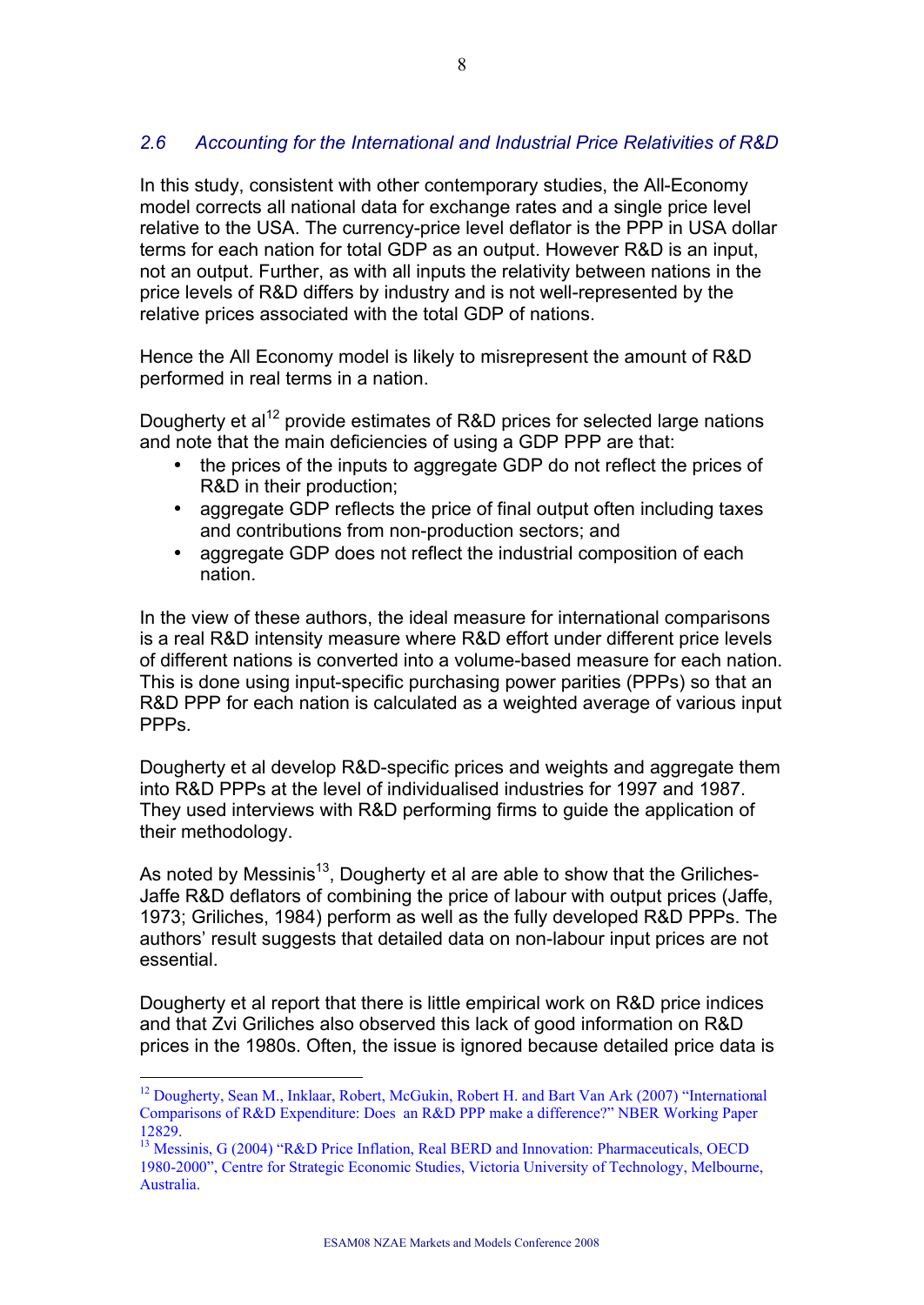not available or a GDP PPP is used in cost comparisons. The authors provide a helpful account of earlier studies in this area.

In this study our Industry-Level model provides BERD estimates based on USD PPPs<sup>14</sup> for industry-level output to deflate industry-level BERD and industry-level output. In so doing we seek to account in some way for the industry-specific price of R&D. However, we recognise that the deflated BERD estimates so obtained are still not truly representative of real R&D expenditure at each industry level.

Dougherty et al note that while such use of using industry-level output prices in ratios of industry-level R&D and industry-level output can partially address the composition issue – because industry-level output price levels differ markedly from overall GDP price levels – the remaining distortions in prices can be a serious problem.

#### **3.0 Data**

Data from three sources were used in this analysis.

#### *3.1 New Zealand R&D expenditure data*

This analysis used the results from the 2005/2006 R&D Survey. Data by organisation, coded to the Australian and New Zealand Standard Industry Classification (ANZSIC) by Statistics New Zealand, was used to calculate BERD by ANZSIC to the three digit level (and four digit level for C2543). Firms classified to ANZSIC L78100 (or OECD International Standard Industry Classification – ISIC - category 73), those providing scientific research services, were reclassified to the benefiting industry where possible. When the research services are provided to a wide range of sectors no reclassification was made. The reclassification is standard practice by Statistics New Zealand, and was used in the development of the R&D Survey research report. Therefore the results are slightly different from those previously reported. Data was in current New Zealand dollars.

#### *3.2 New Zealand GDP data*

This analysis used the contribution to GDP by industry data published by Statistics New Zealand for the year ended March 2003. The industry classification used is based on the ANZSIC. For industries groups matched to the OECD ISIC categories of 73 and 75 to 99 a considerable amount of activity occurs in the government sector. We estimated the contribution of private sector activity to these groups using data on employees by industry (available by ANZSIC), published by Statistics New Zealand. This formed one part of a weighting factor to be applied to the GDP contribution of that industry sector (see concordance notes for explanation of the other part). Data was in current New Zealand dollars. Note: no correction was made for the difference

 $14$  Refer s3.5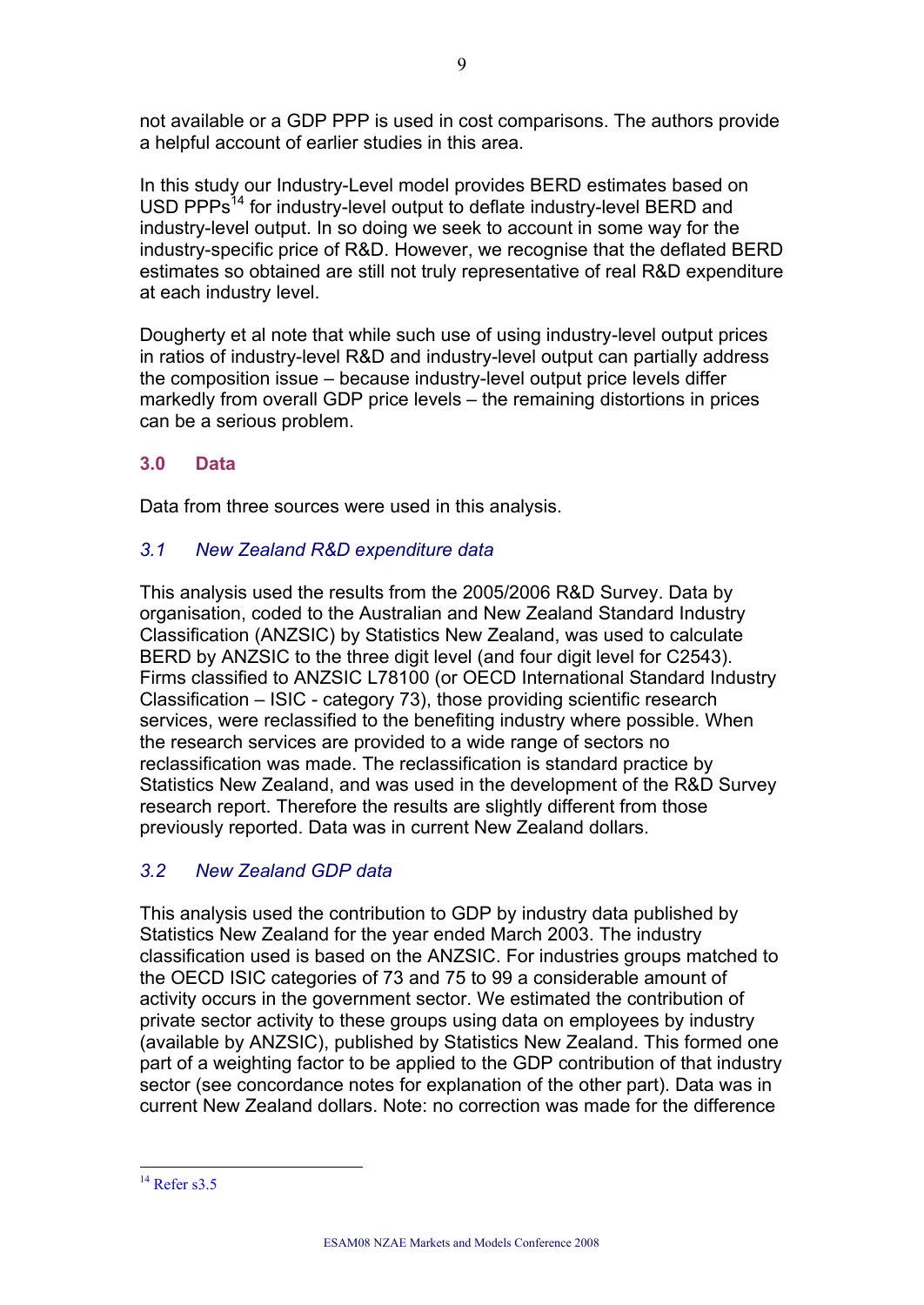in time period between the R&D data and GDP data in calculation of R&D intensities.

### *3.3 OECD data on R&D intensity by industry, for comparison countries*

International industry share of GDP data corresponding to the level of industry disaggregation for the New Zealand data framework are constructed using data from the Groningen Growth and Development Centre, 60-Industry Database<sup>15</sup>.

BERD data by industry for 2003 are taken from 2006 ANBERD<sup>16</sup> tables of the OECD. Corresponding BERD and GDP estimates for an OECD average were derived using the 26-level industry framework for New Zealand.

#### *3.4 Concordance between data sources*

New Zealand R&D expenditure data was categorised by ANZSIC. New Zealand GDP data was categorised by a broader classification based on ANZSIC. ANBERD data was categorised by ISIC. The concordance used between these is unique to this study. The level of resolution was reduced to maximise the direct concordance between classifications. However, in some cases New Zealand GDP data categories still covered two or more OECD ISIC categories. In order to maintain reasonable resolution these New Zealand GDP categories were sub-divided, using data on the number of employees by industry (which was available by ANZSIC). The proportion of employees in each OECD ISIC category was calculated using the concordance of ANZSIC to ISIC. This comprised the other component of the weighing (see para (ii) above on New Zealand GDP data notes for the other component) applied to the GDP contribution of those sectors.

Note that, as is common for available international BERD data the figures do not include the allocation of BERD to primary industries. BERD for primary industries is proportionately higher for commodity exporting nations – such as New Zealand and Australia - than for other nations. The net impact of this effect on BERD intensity - a quotient of BERD to GDP - is mixed because the proportion of primary sector GDP to total GDP can be higher or lower than the corresponding contribution for BERD.

# *3.5 PPP Deflators*

For the Industry Level model the industry-level USD PPP deflators were assigned the same or similar categories of USD PPPs for 2005 from the OECD.Stat Extracts database, according to the table below.

 $\overline{a}$ <sup>15</sup> http://www.ggdc.net/October 2005

<sup>&</sup>lt;sup>16</sup> OECD (2006), "Research and Development Expenditure in Industry 1987 - 2004", OECD, Paris.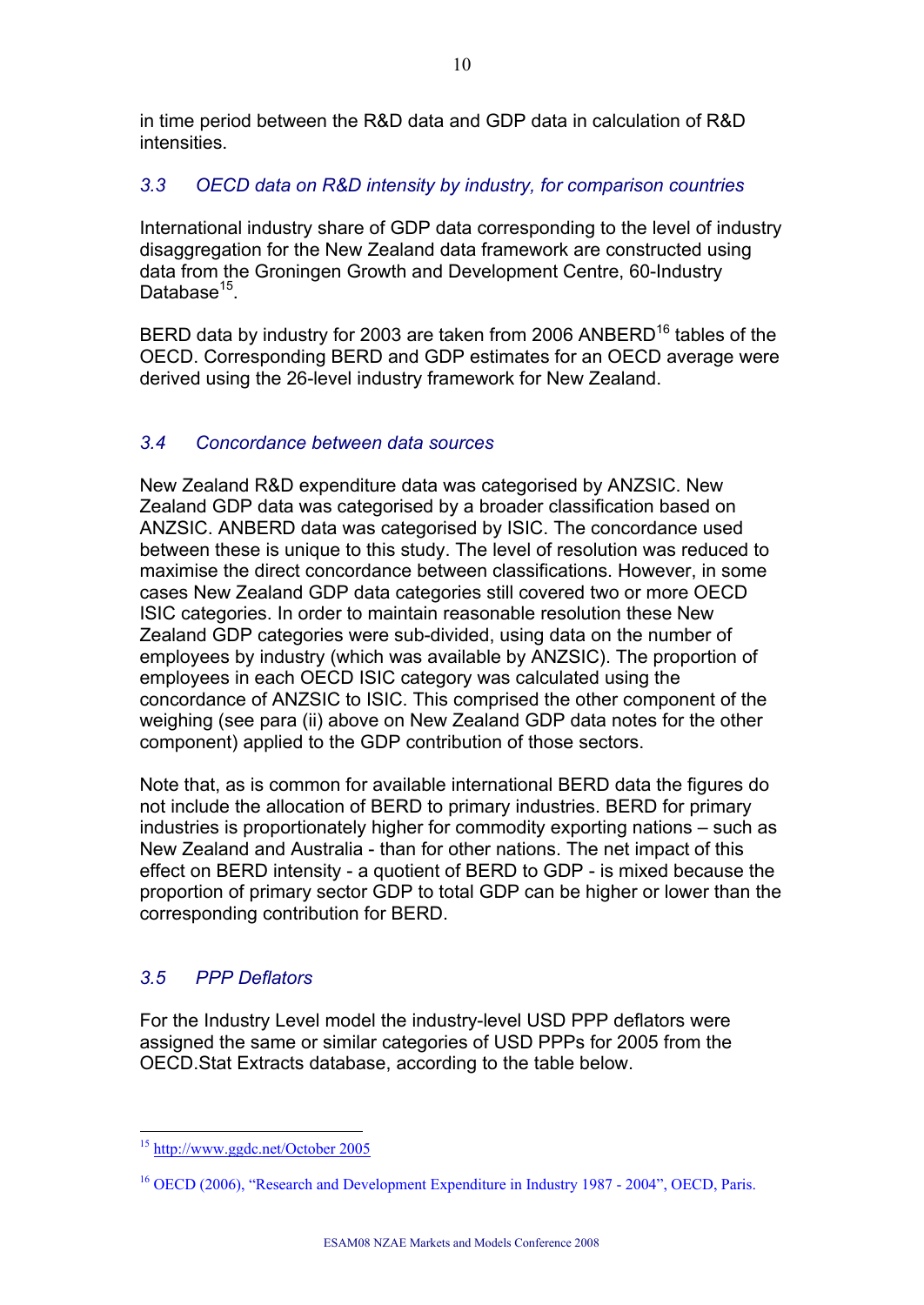| <b>Industry for USD PPP</b>                      | <b>ISIC 3 Codes</b><br><b>Assigned this PPP</b> |
|--------------------------------------------------|-------------------------------------------------|
| food and non-alcoholic beverages                 | 20, 21, 22, 23, 24, 25,<br>26, 27, 28           |
| clothing and footwear                            | 17, 19                                          |
| machinery and equipment                          | 29, 30, 31, 32, 33                              |
| transport                                        | 34, 35                                          |
| household furnishings, equipment and maintenance | 36, 37                                          |
| housing, water, electricity, gas and other fuels | 40, 41                                          |
| construction                                     | 45                                              |
| restaurants and hotels                           | 50-52, 55                                       |
| communication                                    | 60-64, 65-67                                    |
| education                                        | 70-71, 72, 73, 74                               |
| health                                           | 75-99                                           |

For the All Economy model, one GDP USD PPP was obtained as provided by the OECD ANBERD (2006) publication<sup>17</sup>.

#### **4.0 Results**

We present our results in Tables 1, 2, 3 and 5 and Figures 1a to 1g. We provide results from the APC's study in Table 4 for comparison.

Table 1 shows the 26 industry groupings for all data for all countries. This is the structure for the industry manifold of structure and intensity components in this study.

In discussing our results we acknowledge that we have no estimate of the margin of error.

 $\overline{a}$ <sup>17</sup> Reference 15.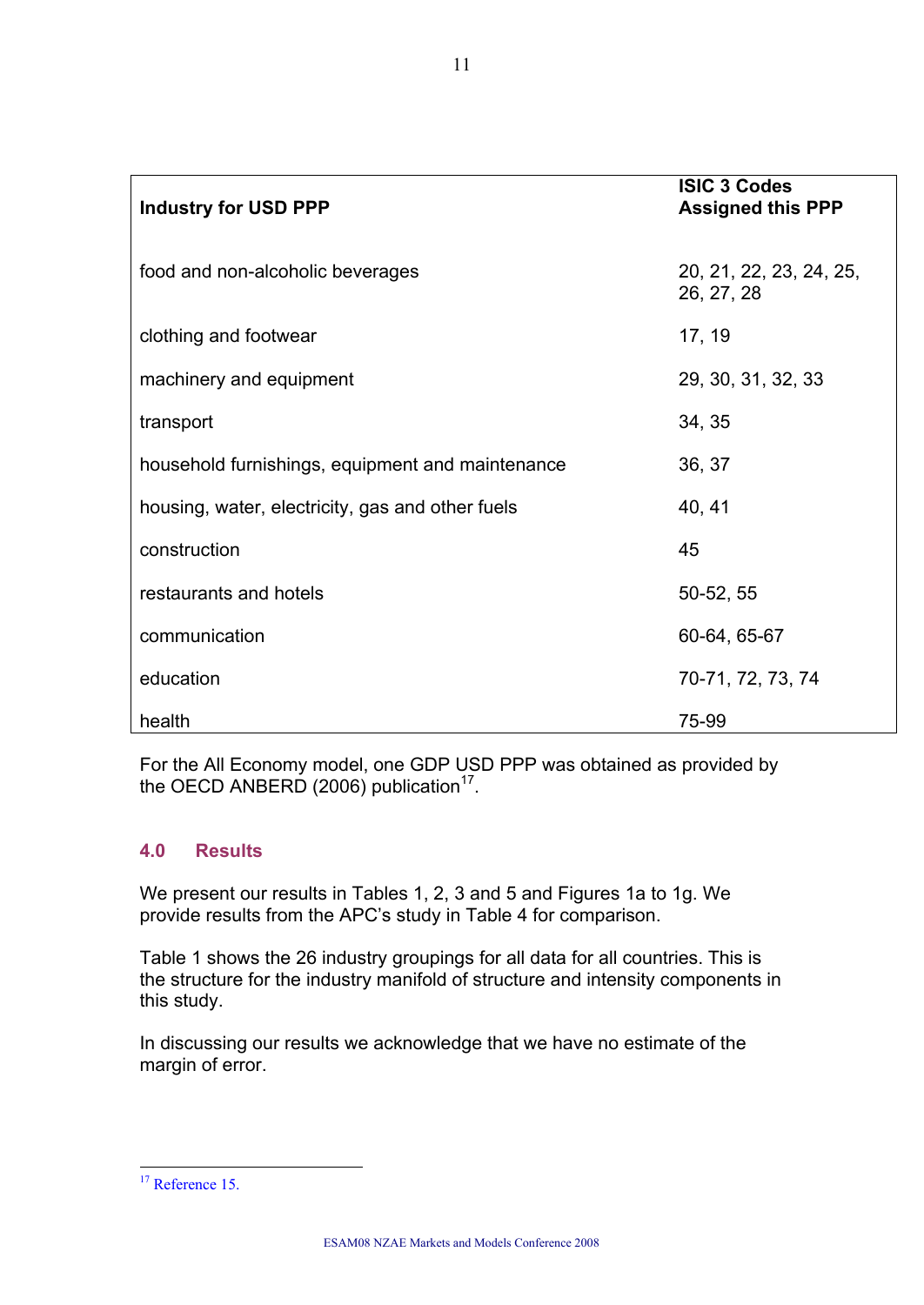#### *4.1 All-Economy Model*

Table 2 shows the results for selected nations from the All-Economy Model<sup>18</sup>.

For example, we would interpret the result for New Zealand as saying:

- the BERD intensity for New Zealand is lower than the OECD average by 1.2%;
- half of this difference is due to New Zealand production placing less emphasis (compared with the OECD average) on R&D-intensive output; and
- half of this difference is due to New Zealand firm's under-spending (compared with the OECD average) in corresponding industries on R&D.

We emphasise that while interesting and while similar to OECD estimates, the BERD intensity (BI) estimates in this study are not comparable with OECD estimates, due to the different industry structure used in this study, together with the omission of certain industries in this study.

Our results for New Zealand are similar to those from our previous study<sup>19</sup>. Our results for most other nations show very close agreement with the results reported by the APC – and better overall agreement than for our previous study.

While we have not calculated error margins in this study, this level of agreement with the results of the APC study over diverse nations gives us confidence in the robustness of our methodology for both the All Economy and the Industry-Level Models.

# *4.2 Industry-Level Model*

Table 3 shows the results from the Industry-Level Model for selected nations.

We can see that compared with the All-Economy model, the use of industrylevel output price level deflators produces:

- an increase in the firm-specific (INT) component for New Zealand of 0.17 percent;
- an increase in the firm-specific (INT) component for Australia of 0.13 percent;
- increases for the USA in both components of 0.05 for INT and 0.18 for STR;
- an increase in INT of 0.07 for the UK together with a reduction in STR of 0,04;

 $\overline{a}$  $18$  It is important to note that the BERD intensities (BI) calculated are unique to the data construction of this study and will likely differ from results for other studies. <sup>19</sup> In our previous study we reported -0.6 for STR and -0.7 for INT.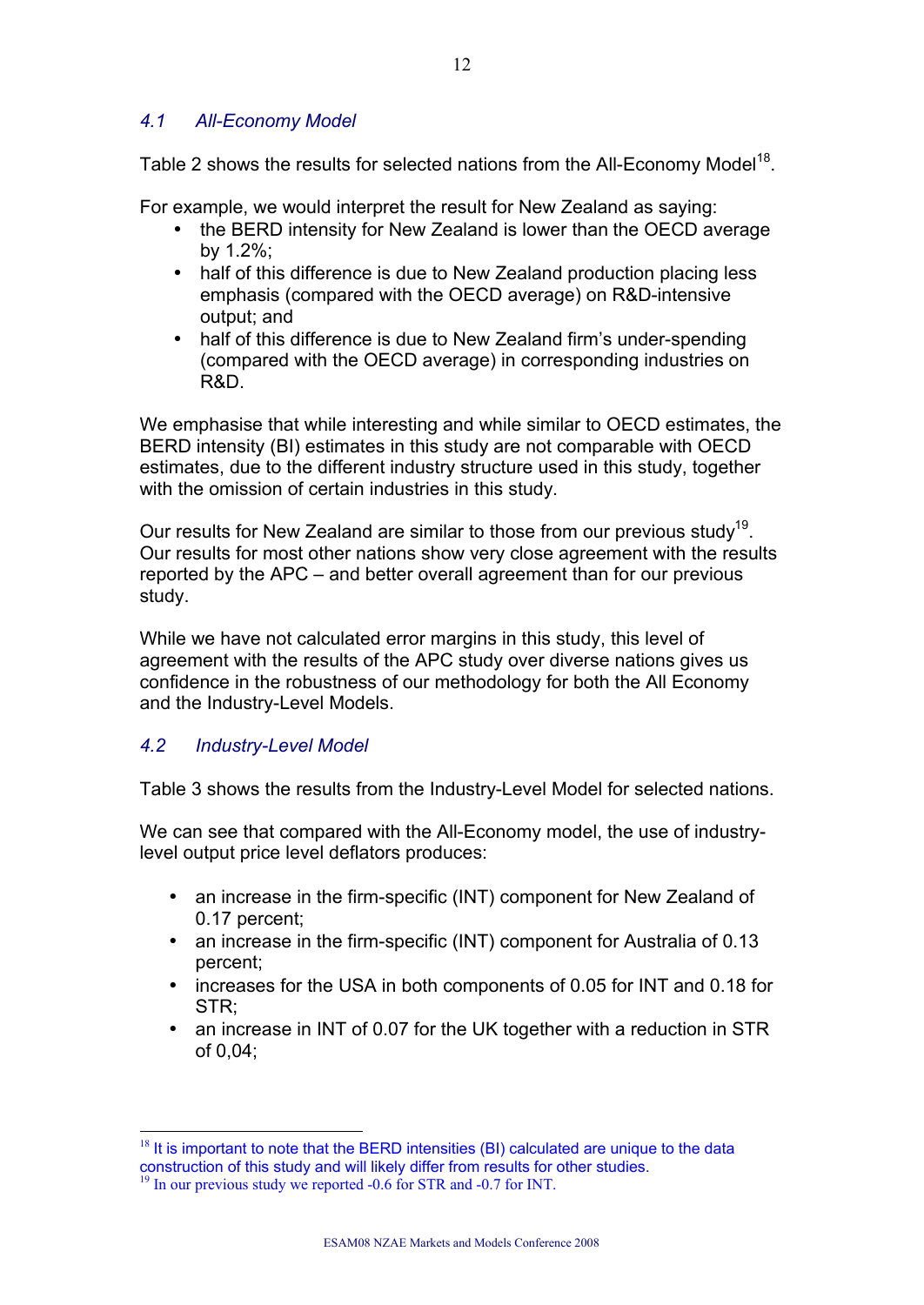large rises in the firm-specific (INT) component together with about twice as large falls in the country-specific (STR) component for Japan Korea and Germany.

The effect of price level changes is complex and has an impact on changing the STR and INT components of all industries in different ways. We do not seek to analyse this further at this stage in this paper. The complexity of these changes is evident on comparing the industry-level manifolds of the all economy model with that for the industry-level model.

We prepared figures for the manifolds of the industry-level model – but for brevity, we do not present them in this paper.

The results for INT for New Zealand and Australia are consistent with our expectations. They suggest that more R&D is being performed by firms in real terms, relative to the OECD average, than indicated by the All Economy model. The result is intuitively appealing because we presume the cost of R&D in New Zealand is lower than the corresponding cost in more industrialised nations; and it is reasonable to assume that this R&D price differential is greater that the price differential for corresponding total output. The big assumption we have to make is that R&D price relativities between nations are reasonably represented by industry-output relativities.

We propose, in a future study, to derive BERD estimates using other proxies for the industry-level R&D price.

# *4.3 Mixed Effects*

Table 5 shows how the INT and STR components consist of MAIN effects and MIXED effects – due to the methodology used. For New Zealand and Australia, the mixed effects amount to about 50% of the main effect, but for other countries the mixed effects are small. This result tells us that the MAIN effects are good approximations of the TOTAL effects and that for New Zealand this mixed effect is important in the models in this study. Further investigation of the mixed effect is beyond the scope of the present study.

#### *4.4 Industry-Level Effects*

Figures 1a to 1g show the industry-level manifolds of each of the STR and INT components for selected nations. Each component is comprised of the sum of the respective industry-level manifold. The values are absolute and should be multiplied by 100 to provide a percentage value.

For all figures, the industry-level data consists of MAIN effects as discussed above. Because of the methodology used, it is not possible to include the mixed effects in the industry-level data.

By an artefact of data construction in this study a positive (negative) value of STR or INT lowers (raises) the BERD intensity relative to the OECD average.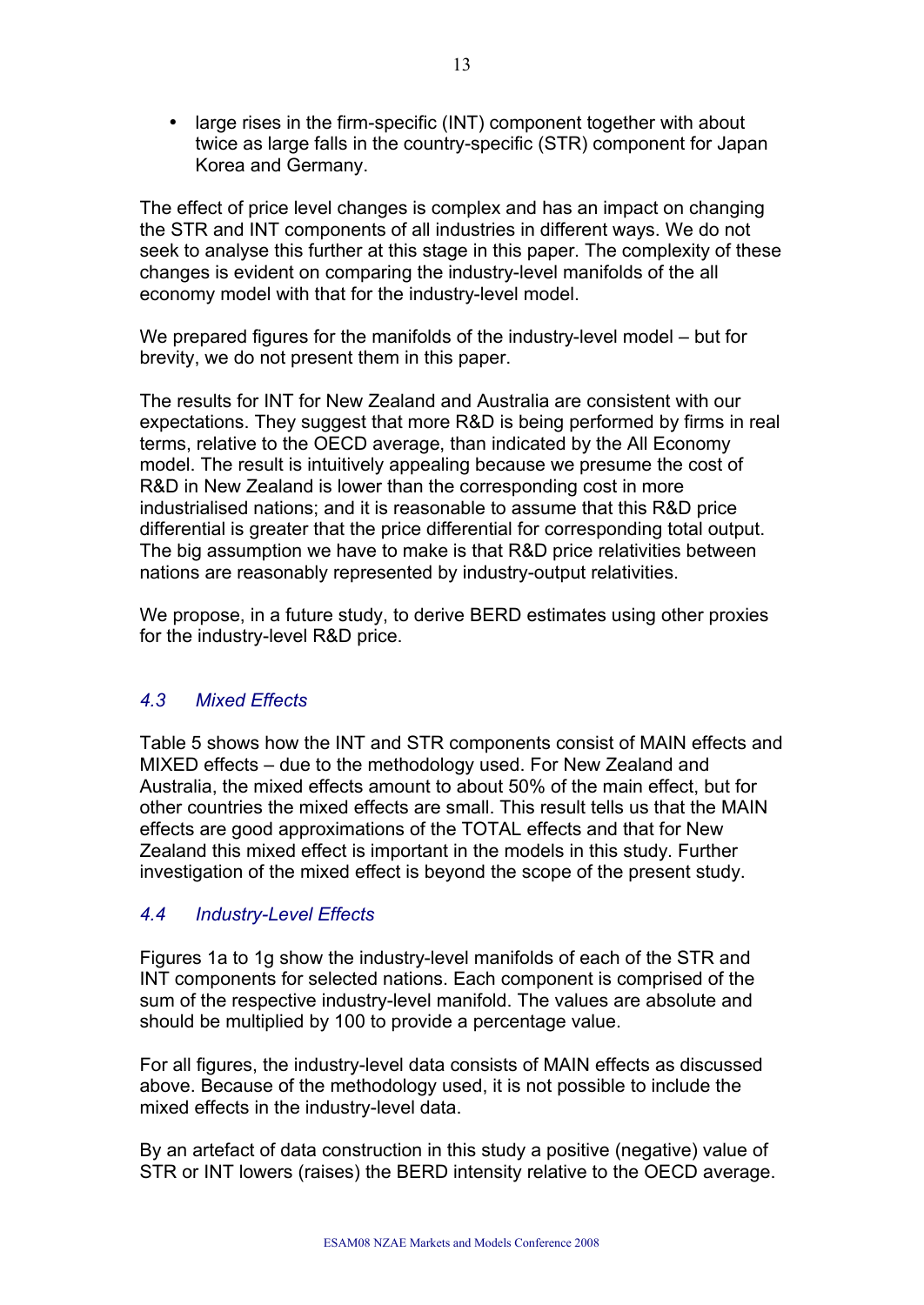The most striking results from these graphs are that:

- for Japan, Korea, Germany and to some extent the USA, the BERD Intensity gap is driven by the influences of only a few industries - both positively and negatively in ways that are often different for STR and INT components;
- for the UK the BERD intensity gap is influenced by a wider range of industries; and
- for Australia and more so for New Zealand the BERD intensity gap is influenced by a wide range of industries, mostly negatively, with few important exceptions as discussed below.

By looking at the STR components, we can see that the BERD Intensity of nations is raised (relative to the OECD average) because R&D is required to support the following industries and the respective industrial composition emphasises them:

New Zealand – food, beverages and tobacco (15+16)

Australia - food, beverages and tobacco (15+16); basic metals (27); transport and storage, post and telecommunications (60-64); financial intermediation (65-67)

USA – medical precision instruments (33); computer and related activities (72); research and development (73)

Japan – computing machinery, radio, TV and communications (30+32)

Korea – computing machinery, radio, TV and communications (30+32); motor vehicles and other transport equipment (34-35)

Germany – chemicals and chemical products (24); machinery and equipment (29+31); motor vehicles, other transport equipment (34-35)

United Kingdom – transport and storage, post and telecommunications (60- 64); computer and related activities (72); research and development (74)

Similarly, by looking at the INT components, we can see that the BERD Intensity of nations is raised (relative to the OECD average) because of the propensity of private sector firms to over-invest (relative to the OECD average) in R&D in the following industries:

New Zealand – textiles, leather and footwear (17-19); medical precision instruments (33); real estate business activities (70-71)

Australia – transport and storage, post and telecommunications (60-64); financial intermediation (60-67); research and development (73); other business activities (74)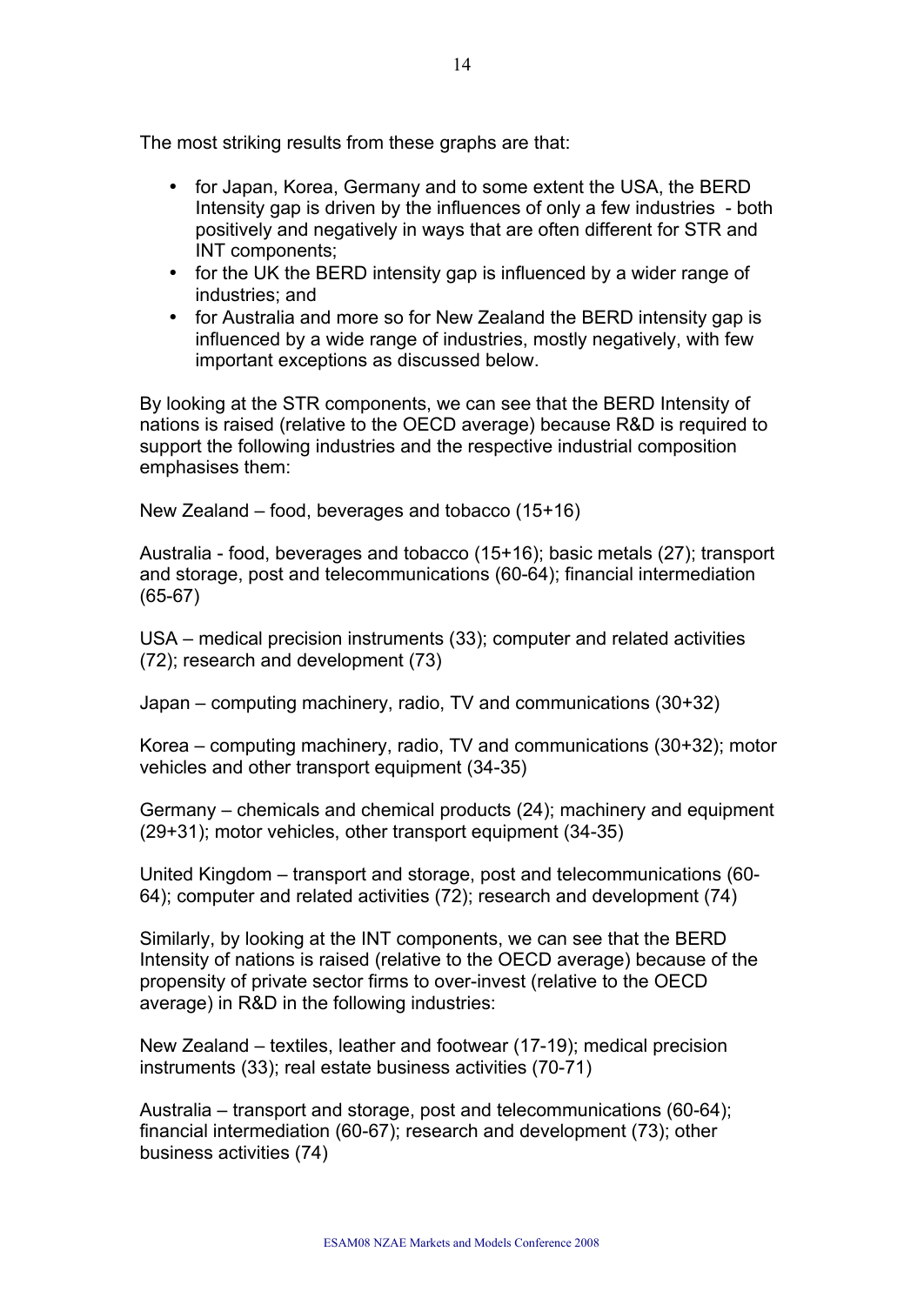USA – pulp, paper, printing, publishing (21-22); medical precision instruments (33); motor vehicles and other transport equipment (34-35); wholesale and retail trade (50-52); computer and related activities (72)

Japan – food, beverages and tobacco (15+16); chemicals and chemical products (24); rubber and plastics products ( 25); machinery and equipment and electrical machinery (29+31); medical precision instruments (33); motor vehicles, other transport equipment (34-35) research and development (73); computing machinery, radio, TV and communications (30+32)

Korea – machinery and equipment (nec) electrical machinery (nec); construction (45); transport and storage, post and telecommunications (60- 64); computer and related activities (72); other business activities (74)

Germany – chemicals and chemical products (24); motor vehicles, other transport equipment (34-35)

United Kingdom – chemicals and chemical products (24); machinery and equipment and electrical machinery (29+31); motor vehicles, other transport equipment (34-35); post and telecommunications (60-64)

#### **5.0 Policy Context**

#### *5.1 A Conceptual Framework for R&D and Technological Progress*

The BERD intensity gaps, components and industry manifolds provide us with a useful toolkit to analyse and monitor BERD investment in our innovation system, in order to develop policies to support it.

To help us think about the implications of these estimates for assessing the contribution of R&D to technological progress, we can use part of a simple conceptual framework provided by  $T$ assey<sup>20</sup>.

R&D investment is a complex activity. Policy initiatives for raising BERD must account for this complexity<sup>21</sup>:

*"Technology and the public and private institutions that support its development and use are interdependent components of a national innovation system. This system is not easily replicated due to the complexity of the actors and institutions, including multiple infrastructures, which ultimately yield the market applications that produce the desired economic benefits. Thus, policies that are effective at stimulating such systems are to be highly valued."*

 $20$  Tassey, G (2007), "The Technology Imperative", Edward Elgar Publishing Limited, Cheltenham, UK, p107.

 $21$  Tassey G. (2007) above p266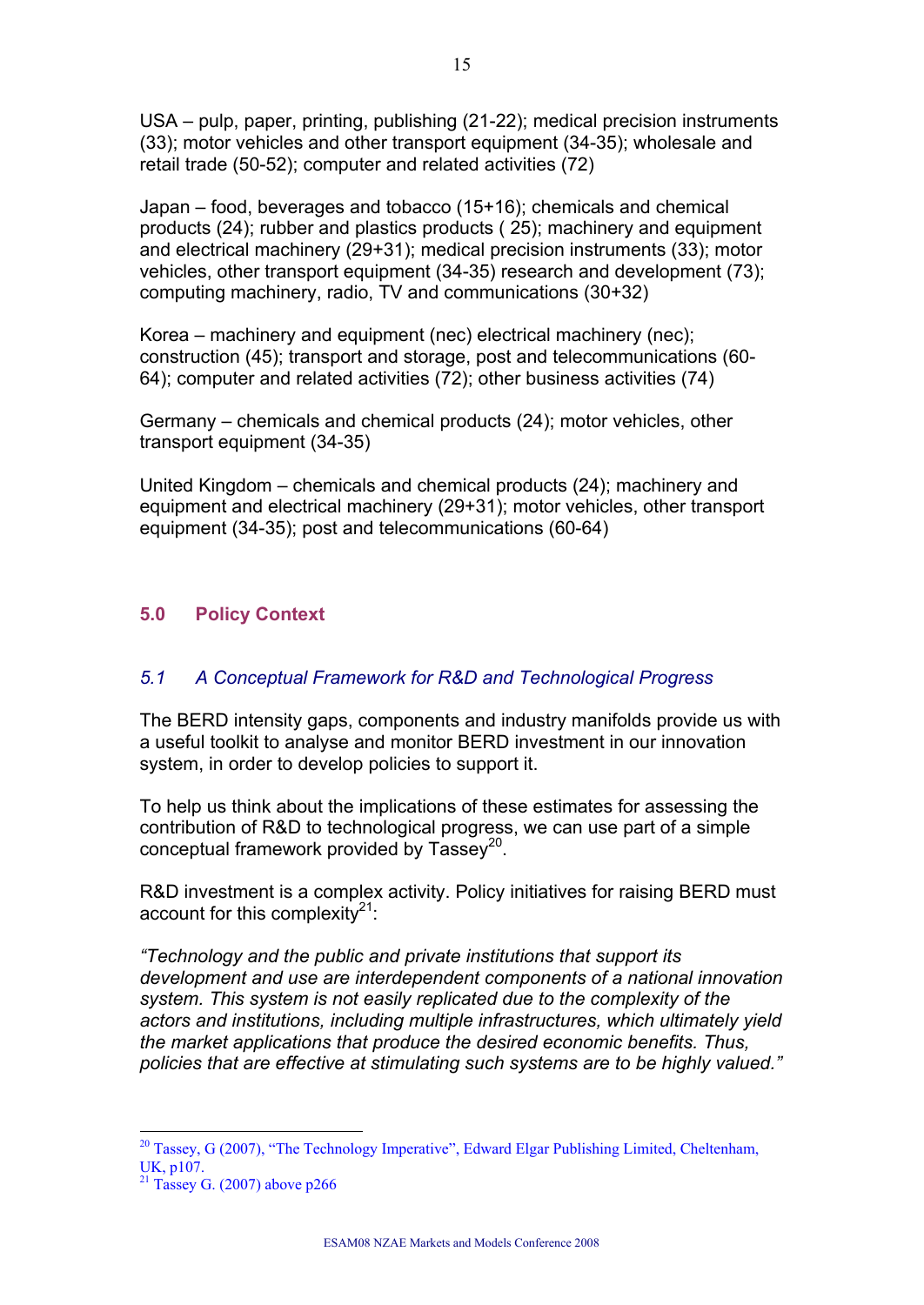In some cases R&D is vital to support certain fundamental types of technologies that in some cases are not provided by the private sector. Tassey says<sup>22</sup> that industrial productivity relies on R&D activity to create:

- (i) technology platforms for an industry (called generic technologies by Tassey) that replace existing technologies by producing radically new ("disruptive") products and processes;
- (ii) market applications derived from these platforms (called proprietary technologies); and
- (iii) infrastructure for an industry to support technological activity (called infratechnologies).

Importantly, support for each of these requires a different type of investment and a different R&D strategy.

This complexity partly arises because interactions between technology pathways are important for technological progress. Innovation does not proceed linearly from one generic technology to a final product. There are often complex interactions between complementary technologies that combine their respective pathways. In this respect, feedback loops are regular occurrences in which marketplace experiences become inputs for the redirection of R&D.

If we are concerned with the role for BERD in enhancing international competitiveness, we need to recognise that the business of R&D is itself internationally competitive. That is, globally, firms compete to be the best providers of particular types of R&D in part to assume leadership in developing the associated technologies and ultimately, the high-value products from them.

Firms recognise the challenges and opportunities for firms from accessing R&D on a global setting<sup>23</sup>. Tassey<sup>24</sup> provides many examples where firms in emerging nations appear to be "hollowing-out" many competitive advantages of the United States by becoming dominant players in the R&D associated with them. This is also a threat for New Zealand as with all countries. Despite this challenge, globalisation presents important opportunities for those nations that are able to manage their innovation systems in a superior way and cultivate competitive knowledge-intensive industries, as noted above.

# *5.2 Potential Policy Directions*

The OECD Review of New Zealand's innovation policy provides a number of recommendations and observations that can help shape policy to support technological progress in New Zealand and thereby sustain the competitiveness of existing industries and help create new industries.

 $22$  Tassey G. (2007) above p116.

<sup>&</sup>lt;sup>23</sup> OECD (2007), "OECD Reviews of Innovation Policy New Zealand", OECD Paris.

 $24$  Tassey G. (2007) above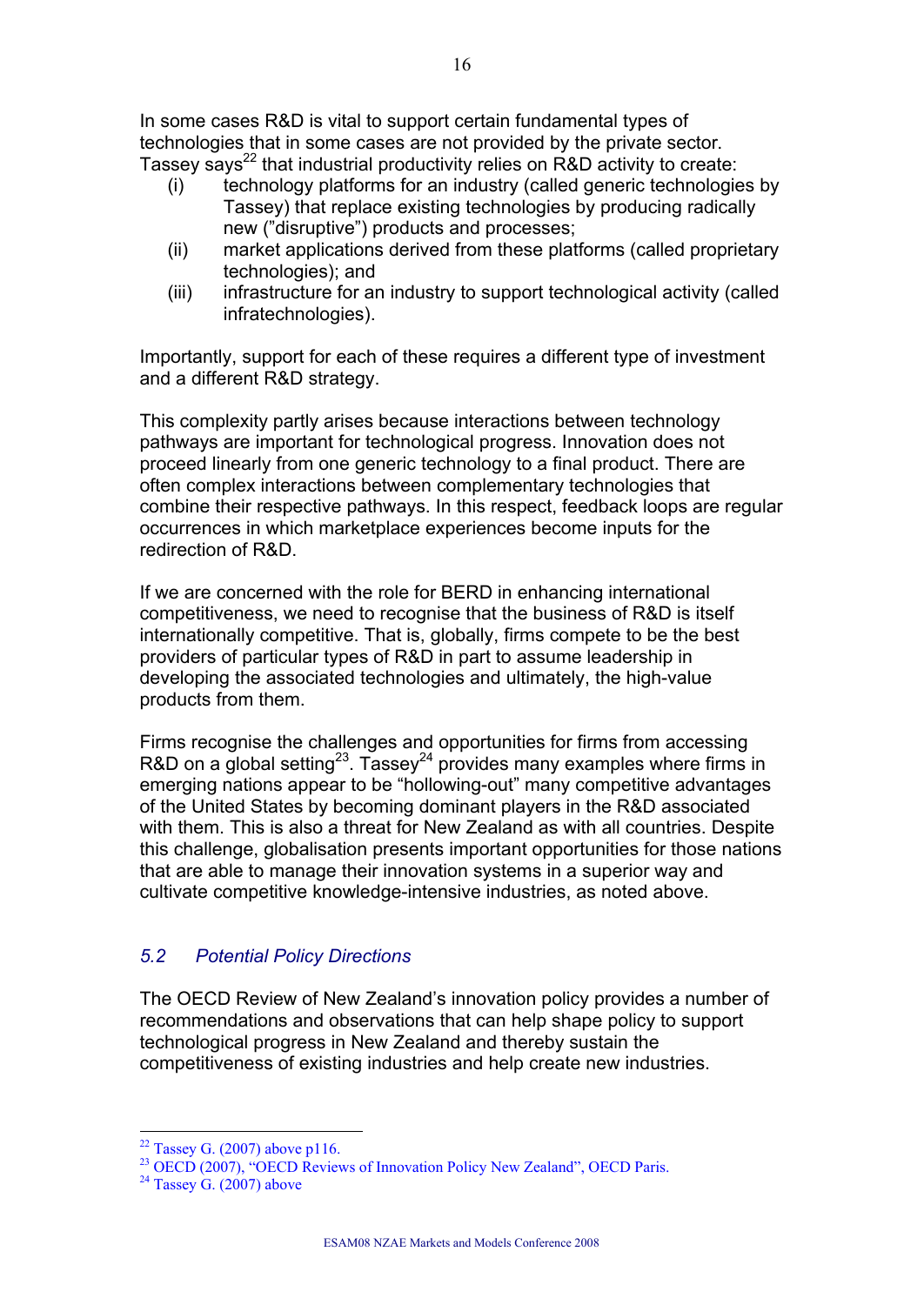On the topic of public investment to support firm innovation, the OECD Review recommended<sup>25</sup> that the goal for allocation of government support:

*"…should include better exploitation of potential strengths in niche markets, commercial exploitation of hotspots of scientific research in which New Zealand has world-class capability and innovations in areas in which New Zealand businesses have a substantial customer base".*

The OECD Review sees opportunities in incremental change in industry in order to create and foster high-value-added knowledge-based businesses through<sup>26</sup>:

- using New Zealand's expertise in areas of science and technology relevant to agriculture, fishing and other primary sectors to develop high-value products in those sectors, and to develop novel equipment, services, software and other inputs provided by the domestic supply chain;
- fostering the creation, growth and development of businesses based on the strengths of the New Zealand research base and on existing technological, design and organisational strengths of New Zealand businesses; and
- exploiting New Zealand's other advantages, such as its scenery and geography, to create value-added products and services and take advantage of one-off opportunities for establishing competitive advantage, such as the winning of the Americas Cup."

Underpinning this incremental change is the New Zealand research base that has an important role to provide appropriate "generic" technologies $^{27}$ :

*"the New Zealand research base is strong, world-class in some areas, and able to generate the new science and early-stage technology that can form the basis of new high-technology/high-value-added business potentially capable of competing in world markets. Both CRIs and universities…have succeeded in transferring the results of their research to the commercial sector, often by encouraging the establishment of new businesses."*

The Review identifies<sup>28</sup> the natural-resource-based sectors as providing opportunities for the development of "proprietary" technologies, since they:

*"….offer considerable scope for the application of advanced science and technology, such as the development of new types of plants and trees…marine farming and the production of therapeutic compounds using genetically altered animals and plants. Investment in science, technology and innovation is vital if New Zealand is to maintain its competitiveness in these* 

<sup>&</sup>lt;sup>25</sup> OECD Review "Overall Assessment and Recommendations"

<sup>&</sup>lt;sup>26</sup> OECD Review s4.10

<sup>&</sup>lt;sup>27</sup> OECD Review s4.8

<sup>&</sup>lt;sup>28</sup> OECD Review s 4.2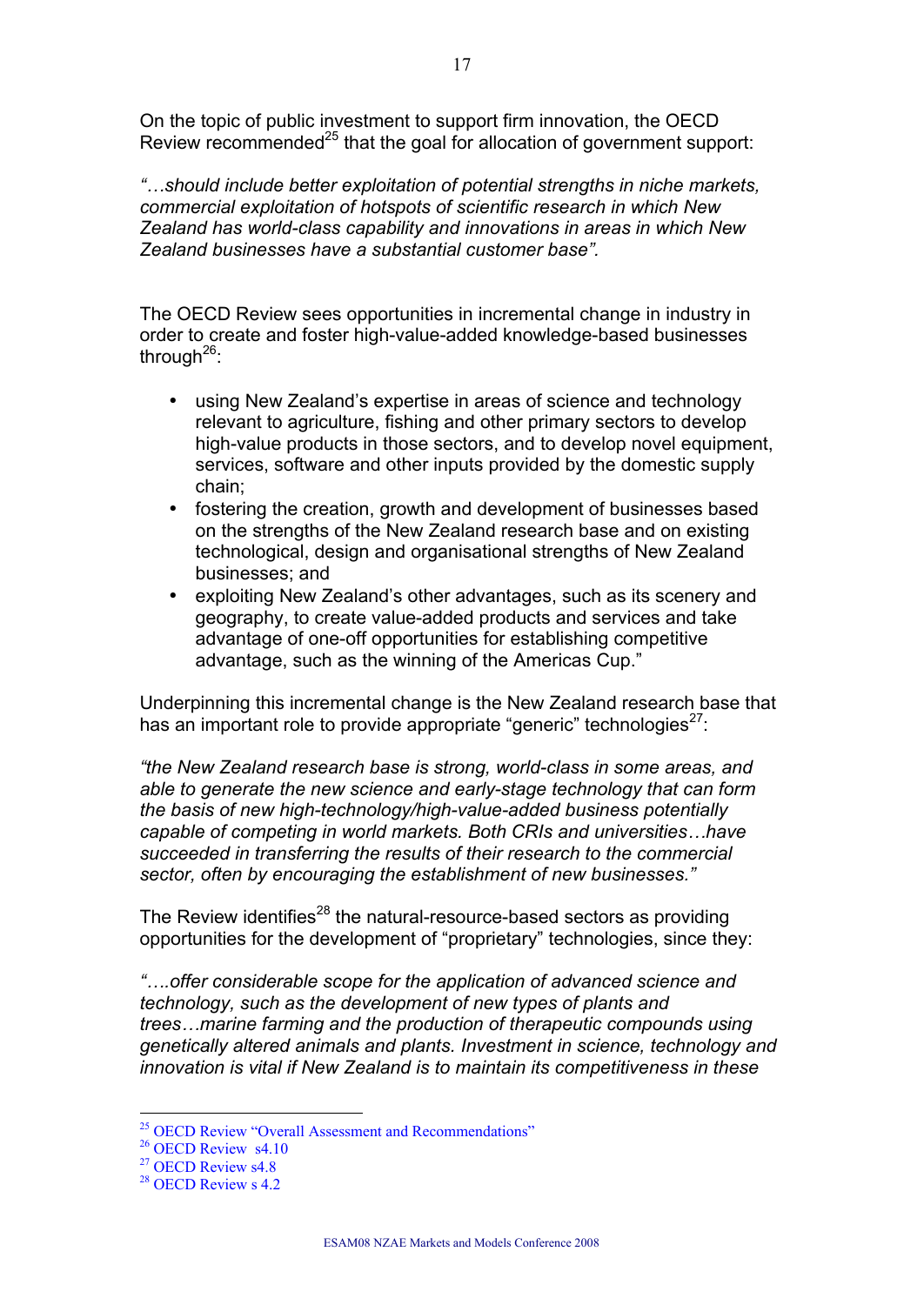*sectors, increase their productivity and create opportunities for innovation further up the supply chain."*

On the topic of feedback loops to support interactions between complementary technologies, the OECD Review<sup>29</sup> sees opportunities for, industries supplying high-technology proprietary technologies to large naturalresource-based firms – even if the large firms themselves are not R&Dintensive:

*"Many of New Zealand's larger firms are in natural-resource-based sectors and their demand (together with that of related government agencies) for specialised goods, services and software creates opportunities for hightechnology/high-value-added businesses. Demand for leading edge inputs enables firms (and CRIs) to develop and test in the market products which can then be sold to similar operations around the world."*

# **6.0 Conclusions**

Our new estimates of BERD intensity gaps and their components, together with the associated industry manifolds have revealed important new insights into BERD for New Zealand and other nations.

These simple yet revealing indicators can help shape an understanding of why BERD is changing in our economy and where it is changing. They can enable us to assess more critically the various BERD measures used for intercountry comparisons.

Our simplistic corrections with industry-level prices show that price effects are strongly influential on BERD intensity gaps. This study re-states the imperative – identified in other studies - to account for the relativities in the international input prices of R&D in estimates of BERD intensity gaps. We propose to investigate this area further.

Policy initiatives and firms' R&D strategies concerned with BERD will benefit from periodic updates of the BERD metrics in Tables 2 and 3 and in the industry-level manifolds in order to monitor changes in BERD over time.

A few examples will show the application of such indicators for recent policy initiatives in New Zealand.

The INT indicator can show where firms are driving R&D investment into new industries that may not be presently important for a nation. Similarly the STR indicator can show where demand by current industries for R&D is driving R&D intensity.

For monitoring the impact of the recently introduced tax credit, over time, we can reasonably expect the INT industry-level manifold to show the response

 $\overline{a}$ <sup>29</sup> OECD Review s4.2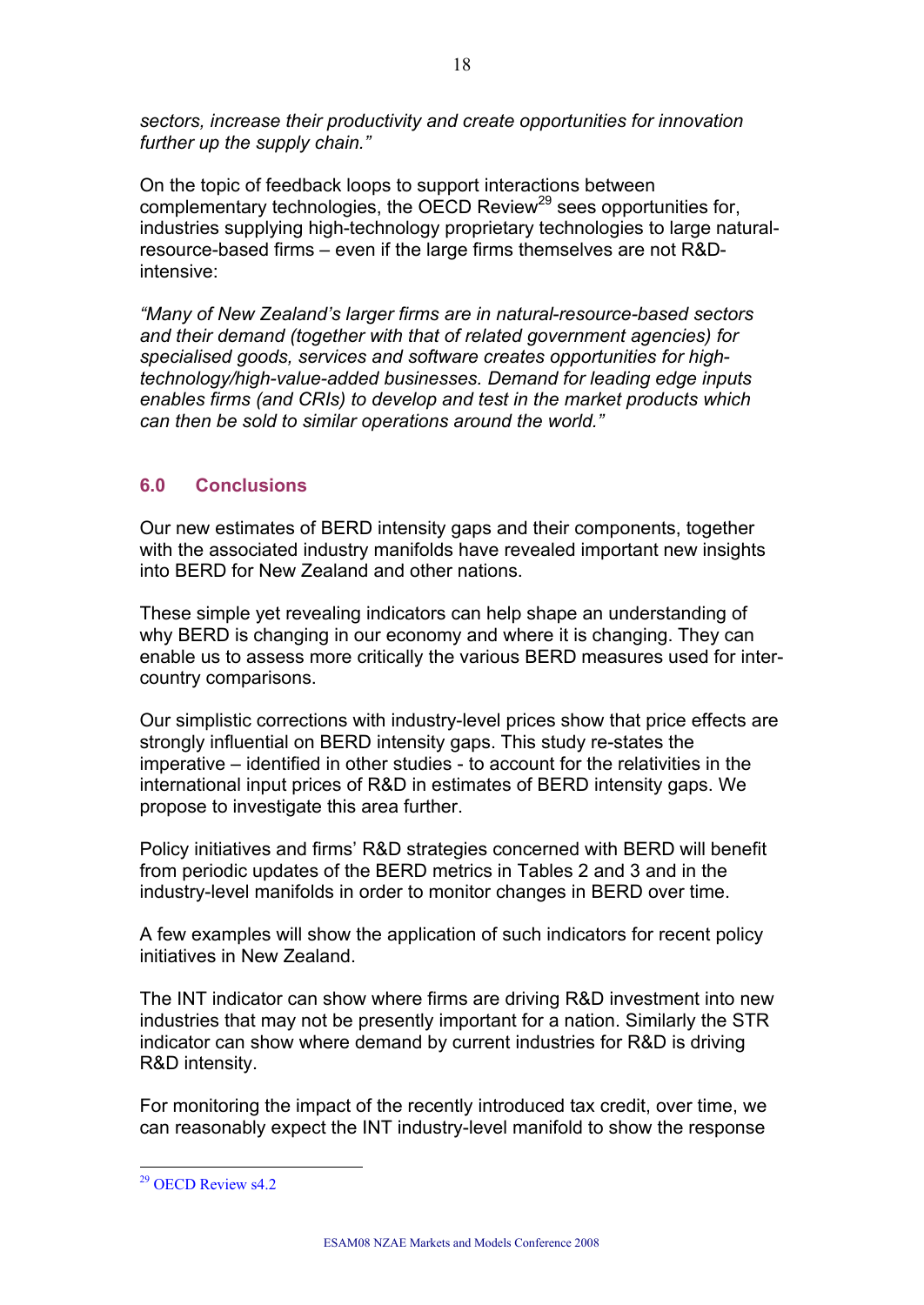in firms' propensity to invest in R&D. At the same time, we would expect low short-term response from the STR industry-level manifold.

By comparison, over a longer period of time, as new R&D intensive industries develop, we can reasonably expect the STR industry-level manifold to respond to increased investment in R&D resulting from the tax credit. We would also expect STR to respond favourably to policy changes designed to support the creation of new industries. This may also be accompanied by simultaneous responses in the INT manifold as firms become more confident about the potential of emerging industries.

Potentially, the implementation of the government's support for the six Transformational Research, Science and Technology<sup>30</sup> (TRST) technologies as focus areas for new government investment offers the prospect of providing a raft of new generic technologies to support the subsequent generation of new proprietary technologies.

Inspection of the INT and STR components for the more industrialised nations shows that many tend to focus their R&D efforts in a few industries. This focus is in part a firm-specific feature and at other times it is a country-specific feature – arising from industrial composition. With the INT and STR components we have the capacity to monitor progress in R&D intensity in the focus industries of many nations and discuss this terms of the drivers of structure and intensity behaviour.

We conclude that the lesson for New Zealand from this tendency of the more industrialised nations to specialising R&D activity in a few industries is contained in the recommendations and advice of the OECD Review. It is that we should continue to support the R&D demanded to support the international competitiveness of our existing industrial composition and at the same time provide R&D for new emerging technologies and for the competitiveness of their associated new industries . We should also recognise the complexity of this support. At a minimum, we should not ignore the fundamental and different roles of generic, proprietary and infra technologies.

The Fast-Forward<sup>31</sup> initiative to fund research and development to raise the quality and lower the cost of primary industry production in a partnership between industry and government follows the principle of providing R&D to support strengths in existing industrial composition to generate new technologies and new market applications of technologies.

This initiative has the potential to influence a small area (perhaps ISIC coded 15 – 25) of the industry-level manifolds for both INT and STR. The partnership element in the initiative has the potential to build feedback loops to encourage interaction of complementary technologies. If so we may reasonably expect the impact of this initiative to be more diffuse across a wider set of industries. Potentially we can monitor such impacts in terms of the STR and INT components.

<sup>30</sup> http://www.morst.govt.nz/current-work/transformational-rst/

<sup>31</sup> http://www.maf.govt.nz/mafnet/new-zealand-fast-forward/index.htm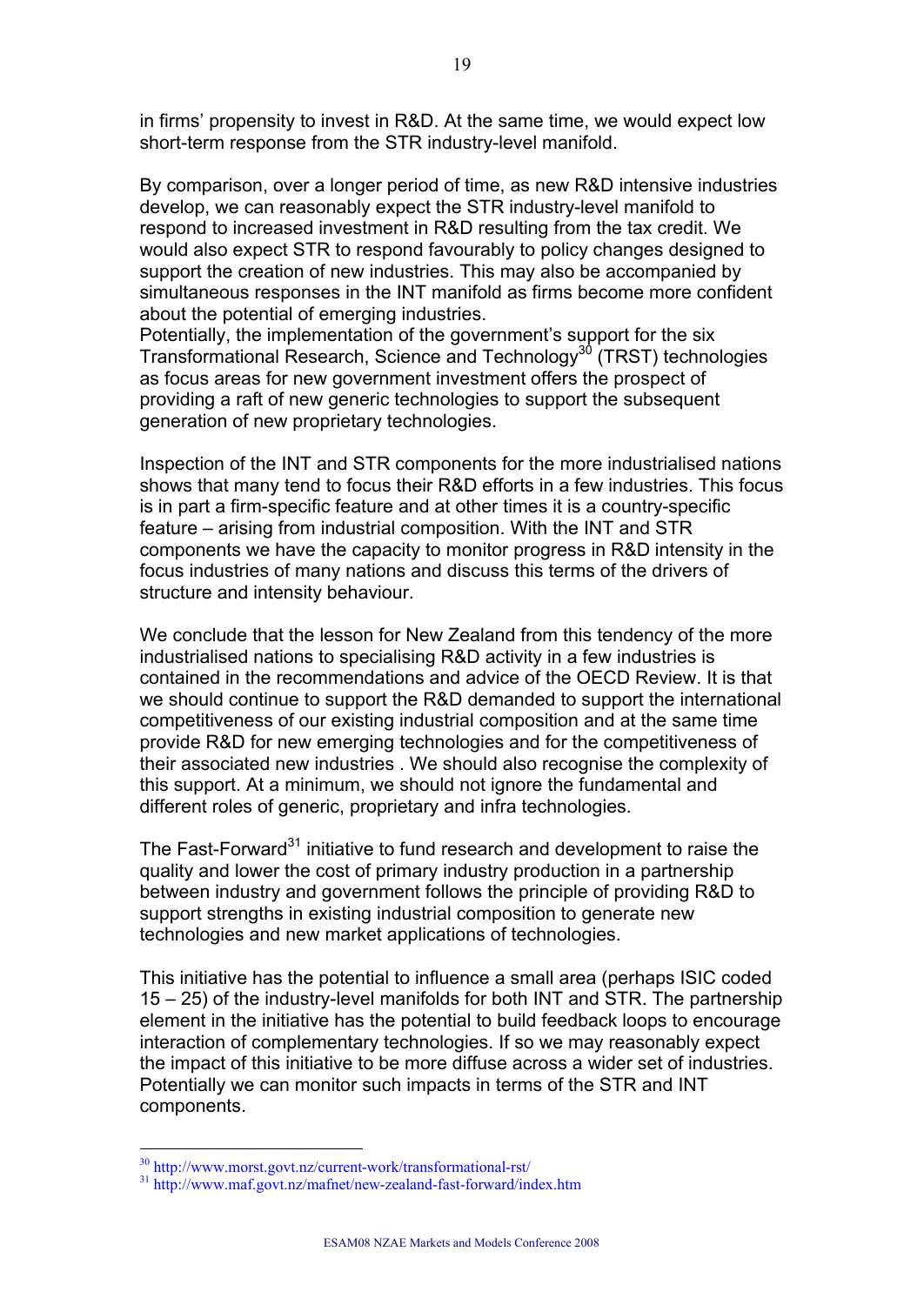The dependence of real BERD intensity on R&D price relativities underscores the vulnerability of nations which focus their R&D in a few industry areas. They are open to challenge from global competitors incrementally hollowing out crucial and complementing R&D activities. At the same time, firms in those nations will actively seek out excellent R&D activities in order to complement their existing focus and to maintain R&D competitiveness.

In this respect the international competitiveness of the business of providing R&D is an important consideration in developing R&D strategies to raise the international competitiveness of a nation's production.

| Table 1: Industry categories (ISIC Revision 3 concordance) |                                                              |  |  |  |  |
|------------------------------------------------------------|--------------------------------------------------------------|--|--|--|--|
| Source: OECD ANBERD Database 2006                          |                                                              |  |  |  |  |
|                                                            |                                                              |  |  |  |  |
| <b>Categories</b>                                          | <b>ISIC Revision 3 Descriptions</b>                          |  |  |  |  |
|                                                            |                                                              |  |  |  |  |
| $15+16$                                                    | food, beverages, tobacco                                     |  |  |  |  |
| 1719                                                       | textiles, leather, footwear                                  |  |  |  |  |
| 20                                                         | wood and products of wood                                    |  |  |  |  |
| 2122                                                       | pulp, paper, printing, publishing                            |  |  |  |  |
| 23                                                         | coke, refined petroleum products                             |  |  |  |  |
| 24                                                         | chemicals an chemical products                               |  |  |  |  |
| 25                                                         | rubber and plastics products                                 |  |  |  |  |
| 26                                                         | non-metallic mineral products                                |  |  |  |  |
| 27                                                         | basic metals                                                 |  |  |  |  |
| 28                                                         | fabricated metal products                                    |  |  |  |  |
| $29 + 31$                                                  | machinery and equipment nec, electrical machinery nec        |  |  |  |  |
| $30 + 32$                                                  | office and computing machinery, radio, TV and communications |  |  |  |  |
| 33                                                         | medical precision instruments                                |  |  |  |  |
| 34-35                                                      | motor vehicles, other transport equipment                    |  |  |  |  |
| 36-37                                                      | furniture, manufacturing nec, recycling                      |  |  |  |  |
| $40 + 41$                                                  | electricity, gas, water                                      |  |  |  |  |
| 45                                                         | construction                                                 |  |  |  |  |
| 5052                                                       | wholesale and retail trade, repair                           |  |  |  |  |
| 55                                                         | hotels and restaurants                                       |  |  |  |  |
| 60.64                                                      | transport and storage, post and telecommunications           |  |  |  |  |
| 6567                                                       | financial intermediation                                     |  |  |  |  |
| 7071                                                       | real estate, business activities                             |  |  |  |  |
| 72                                                         | computer and related activities                              |  |  |  |  |
| 73                                                         | research and development                                     |  |  |  |  |
| 74                                                         | other business activities                                    |  |  |  |  |
| 7599                                                       | community and personal services                              |  |  |  |  |
|                                                            |                                                              |  |  |  |  |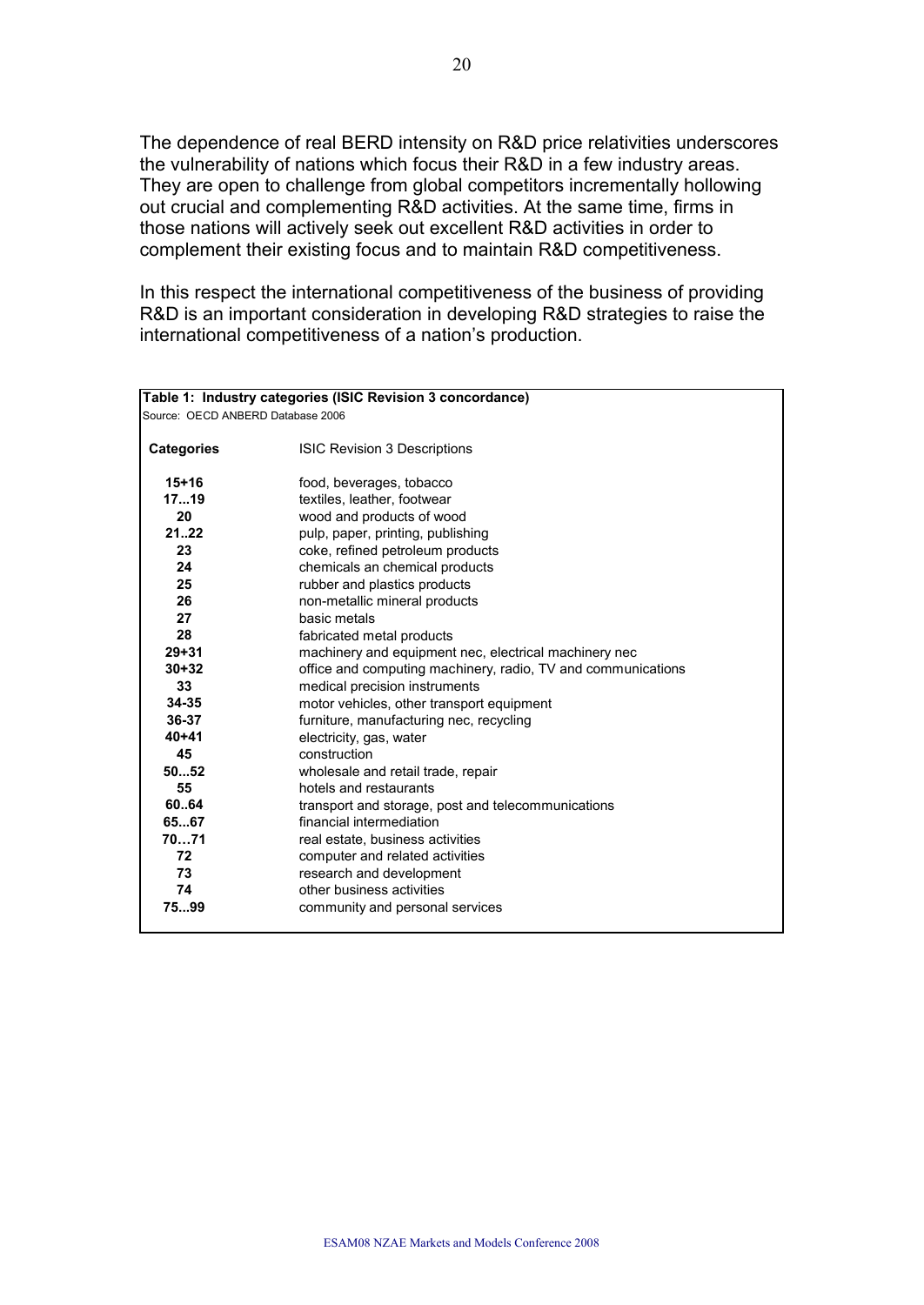|                                                                     |                                             | Table 2: BERD Estimates from All Economy Model       |                                                    |                                                   |  |
|---------------------------------------------------------------------|---------------------------------------------|------------------------------------------------------|----------------------------------------------------|---------------------------------------------------|--|
|                                                                     | (using GDP USD PPPs)                        |                                                      |                                                    |                                                   |  |
| Country                                                             | (BI)                                        | <b>BERD Intensity BERD Intensity Gap</b><br>(BI Gap) | <b>Intensity</b><br><b>Component</b><br>of BI Gap  | <b>Structure</b><br><b>Component</b><br>of BI Gap |  |
|                                                                     | <b>BERD</b><br>as % GDP                     | BI - BI(OECD)<br>as % GDP                            | <b>INT</b><br>as % GDP                             | <b>STR</b><br>as % GDP                            |  |
| New Zealand<br>Australia<br><b>USA</b><br>Japan<br>Korea<br>Germany | 0.51<br>0.92<br>1.79<br>2.4<br>2.76<br>1.97 | $-1.2$<br>$-0.8$<br>0.1<br>0.7<br>1.1<br>0.3         | $-0.6$<br>$-0.2$<br>0.1<br>0.9<br>$-0.6$<br>$-0.2$ | $-0.6$<br>$-0.6$<br>0.0<br>$-0.2$<br>1.7<br>0.5   |  |
| UK.<br><b>OECD</b>                                                  | 1.36<br>1.71                                | $-0.4$<br>0.0                                        | $-0.2$                                             | $-0.2$                                            |  |

| Table 3: BERD Estimates from Industry-Level Model |             |                                                      |                                                   |                                                   |  |  |
|---------------------------------------------------|-------------|------------------------------------------------------|---------------------------------------------------|---------------------------------------------------|--|--|
| (using estimates of industry-level GDP USD PPPs)  |             |                                                      |                                                   |                                                   |  |  |
| Country                                           | (BI)        | <b>BERD Intensity BERD Intensity Gap</b><br>(BI Gap) | <b>Intensity</b><br><b>Component</b><br>of BI Gap | <b>Structure</b><br><b>Component</b><br>of BI Gap |  |  |
|                                                   | <b>BERD</b> | BI - BI(OECD)                                        | <b>INT</b>                                        | STR.                                              |  |  |
|                                                   | as % GDP    | as % GDP                                             | as % GDP                                          | as % GDP                                          |  |  |
| <b>New Zealand</b>                                | 0.45        | $-1.0$                                               | $-0.5$                                            | $-0.6$                                            |  |  |
| Australia                                         | 0.85        | $-0.6$                                               | $-0.1$                                            | $-0.6$                                            |  |  |
| <b>USA</b>                                        | 1.79        | 0.3                                                  | 0.1                                               | 0.2                                               |  |  |
| Japan                                             | 1.61        | 0.1                                                  | 1.3                                               | $-1.1$                                            |  |  |
| Korea                                             | 1.89        | 0.4                                                  | 0.1                                               | 0.3                                               |  |  |
| Germany                                           | 1.5         | 0.0                                                  | 0.0                                               | 0.0                                               |  |  |
| UK.                                               | 1.16        | $-0.3$                                               | $-0.1$                                            | $-0.2$                                            |  |  |
| <b>OECD</b>                                       | 1.48        | 0.0                                                  |                                                   |                                                   |  |  |
|                                                   |             |                                                      |                                                   |                                                   |  |  |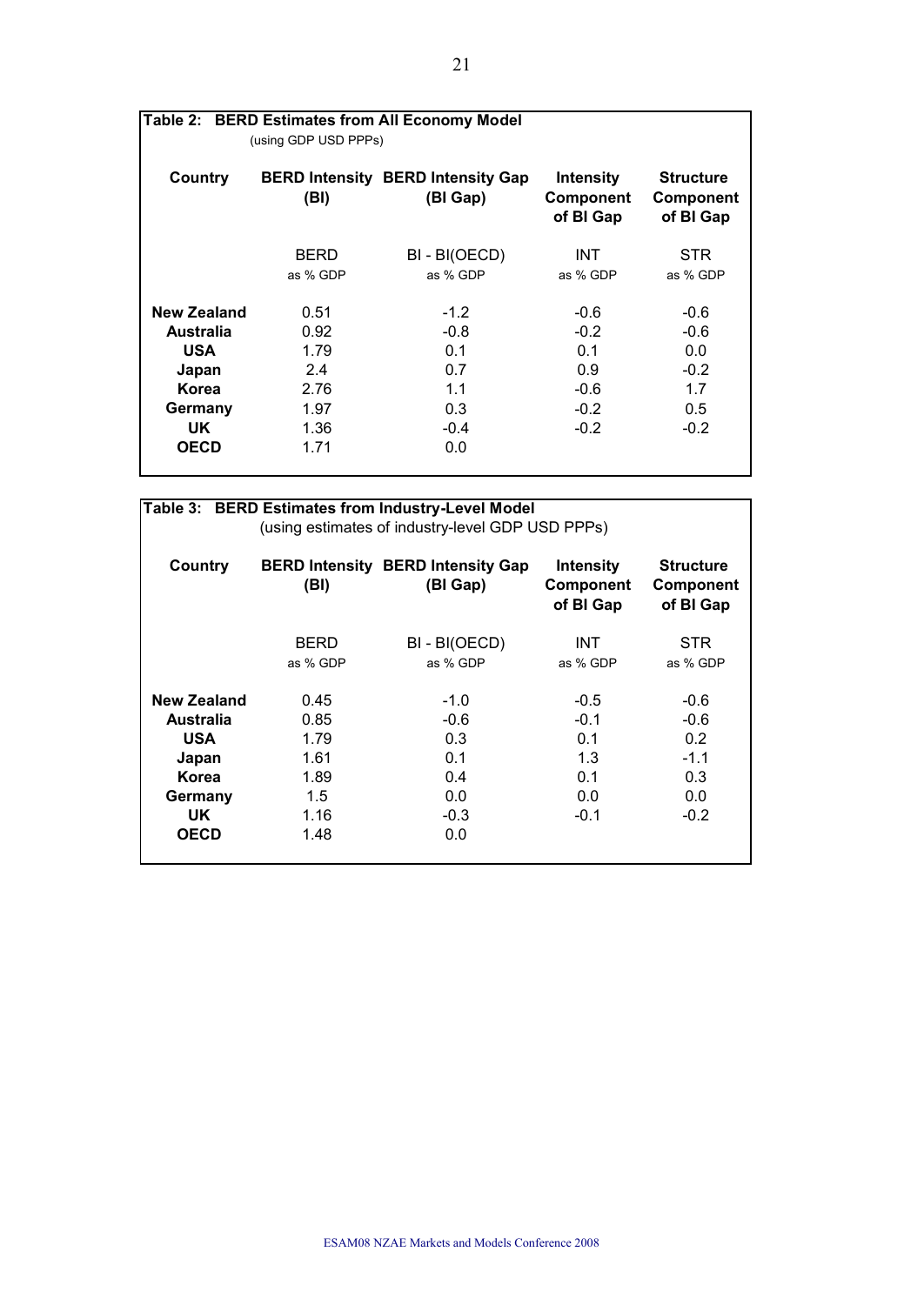| Table 4: BERD Estimates reported from APC Study as comparison<br>(using GDP USD PPPs) |                                        |                                                      |                                                   |                                            |  |
|---------------------------------------------------------------------------------------|----------------------------------------|------------------------------------------------------|---------------------------------------------------|--------------------------------------------|--|
| Source Figs C.6 and C.8 APC Report                                                    |                                        |                                                      |                                                   |                                            |  |
| Country                                                                               | (BI)                                   | <b>BERD Intensity BERD Intensity Gap</b><br>(BI Gap) | <b>Intensity</b><br><b>Component</b><br>of BI Gap | <b>Structure</b><br>Component<br>of BI Gap |  |
|                                                                                       | BERD <sup>1</sup><br>as % GDP          | BI - BI(OECD)                                        | INT.                                              | <b>STR</b>                                 |  |
| <b>New Zealand</b>                                                                    | n/a                                    | n/a                                                  | n/a                                               | n/a                                        |  |
| <b>Australia</b>                                                                      | 1.20                                   | $-1.1$                                               | $-0.2$                                            | $-0.9$                                     |  |
| <b>USA</b>                                                                            | 2.60                                   | 0.3                                                  | 0.2                                               | 0.1                                        |  |
| Japan                                                                                 | 2.90                                   | 0.6                                                  | 0.9                                               | $-0.3$                                     |  |
| Korea                                                                                 | 3.00                                   | 0.7                                                  | $-0.5$                                            | 1.2                                        |  |
| Germany                                                                               | 2.50                                   | 0.2                                                  | $-0.3$                                            | 0.6                                        |  |
| UK                                                                                    | 1.70                                   | $-0.6$                                               | $-0.3$                                            | $-0.2$                                     |  |
| <b>OECD</b>                                                                           | 2.3                                    | 0.0                                                  |                                                   |                                            |  |
|                                                                                       | 1. Calculated from BI Gap and OECD(BI) |                                                      |                                                   |                                            |  |

| Table 5: Main and Mixed Effects of INT and STR from All Economy Model    |                               |                               |                            |                      |                  |                  |
|--------------------------------------------------------------------------|-------------------------------|-------------------------------|----------------------------|----------------------|------------------|------------------|
| (TOTAL-INT = MAIN-INT + MIXED-INT)<br>(TOTAL-STR = MAIN-STR + MIXED-STR) |                               |                               |                            |                      |                  |                  |
| Country                                                                  | <b>TOTAL-INT</b><br>(Table 2) | <b>TOTAL-STR</b><br>(Table 2) | <b>MAIN-INT</b>            | <b>MAIN-STR</b>      | <b>MIXED-INT</b> | <b>MIXED-STR</b> |
| <b>New Zealand</b><br><b>Australia</b>                                   | $-0.6$<br>$-0.2$              | $-0.6$<br>$-0.6$              | $-0.4$<br>$-0.1$           | $-0.4$<br>$-0.4$     | $-0.2$<br>$-0.1$ | $-0.2$<br>$-0.2$ |
| <b>USA</b><br>Japan                                                      | 0.1<br>0.9                    | 0.0<br>$-0.2$                 | 0.1<br>0.7                 | 0.0<br>$-0.2$        | $\Omega$<br>0.2  | 0<br>0           |
| Korea<br>Germany<br>UK.                                                  | $-0.6$<br>$-0.2$<br>$-0.2$    | 1.7<br>0.5<br>$-0.2$          | $-0.5$<br>$-0.2$<br>$-0.2$ | 1.3<br>0.5<br>$-0.2$ | $-0.1$<br>0<br>0 | 0.4<br>0<br>0    |
|                                                                          |                               |                               |                            |                      |                  |                  |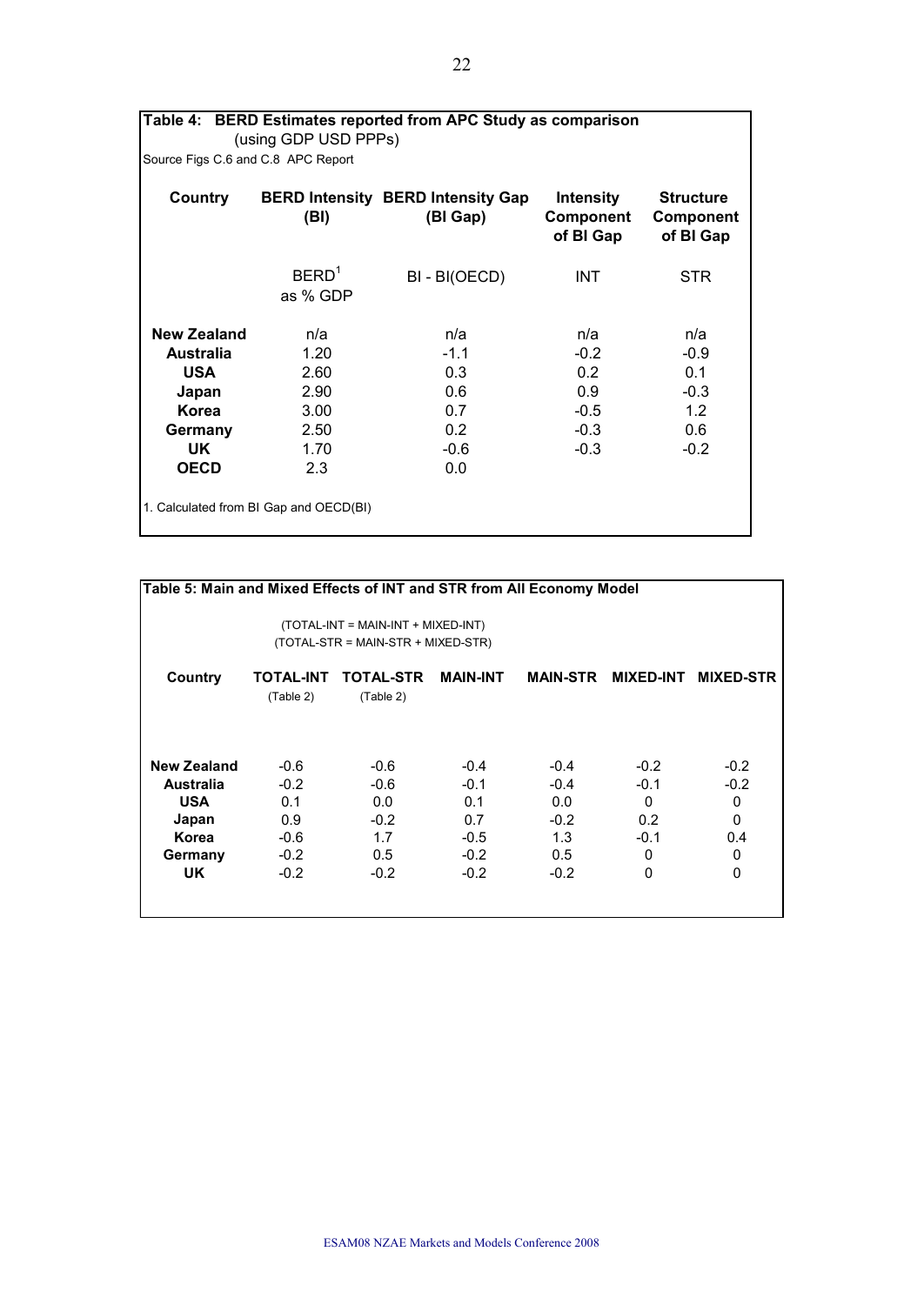

#### **Fig 1a: NZ - STR and INT Components of BERD Gap**  USD PPP All Economy



**Fig 1b: AUST - STR and INT Components of BERD Gap**  USD PPP All Economy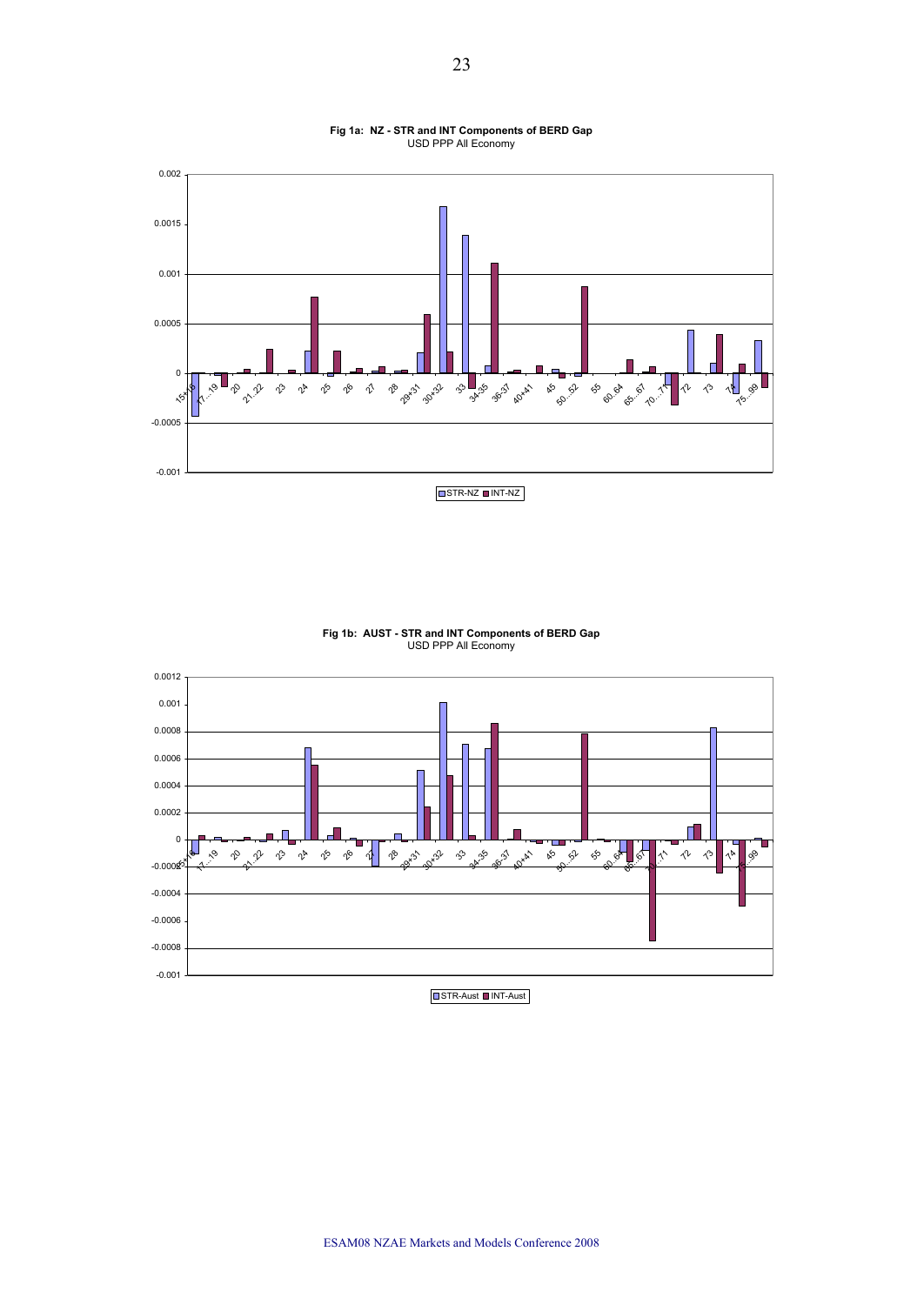

**Fig 1c: USA - STR and INT Components of BERD Gap**  USD PPP All Economy

#### **Fig 1d: JPN - STR and INT Components of BERD Gap**  USD PPP All Economy

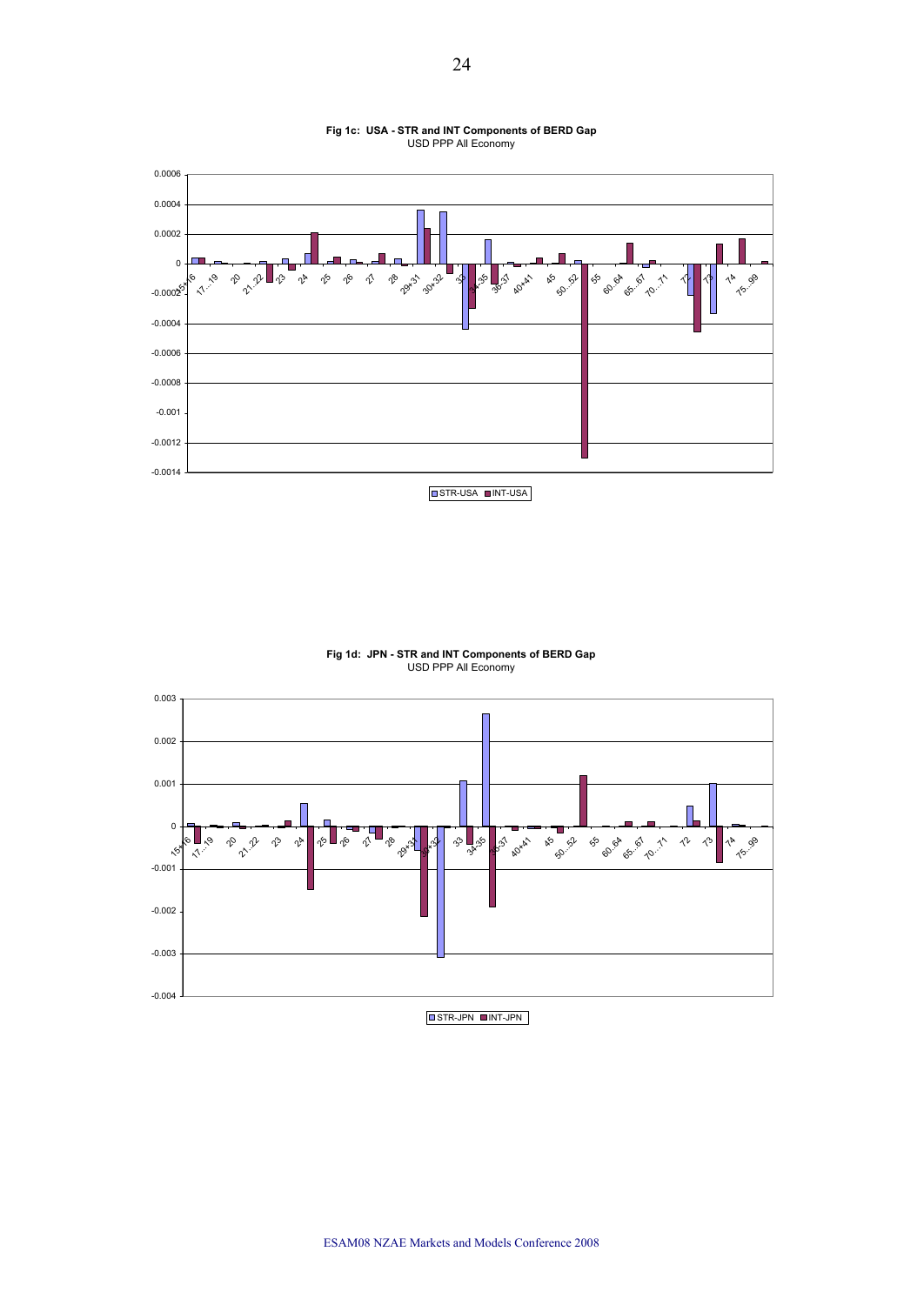

#### **Fig 1e: KOR - STR and INT Components of BERD Gap**  USD PPP All Economy

**Fig 1f: GER - STR and INT Components of BERD Gap**  USD PPP All Economy